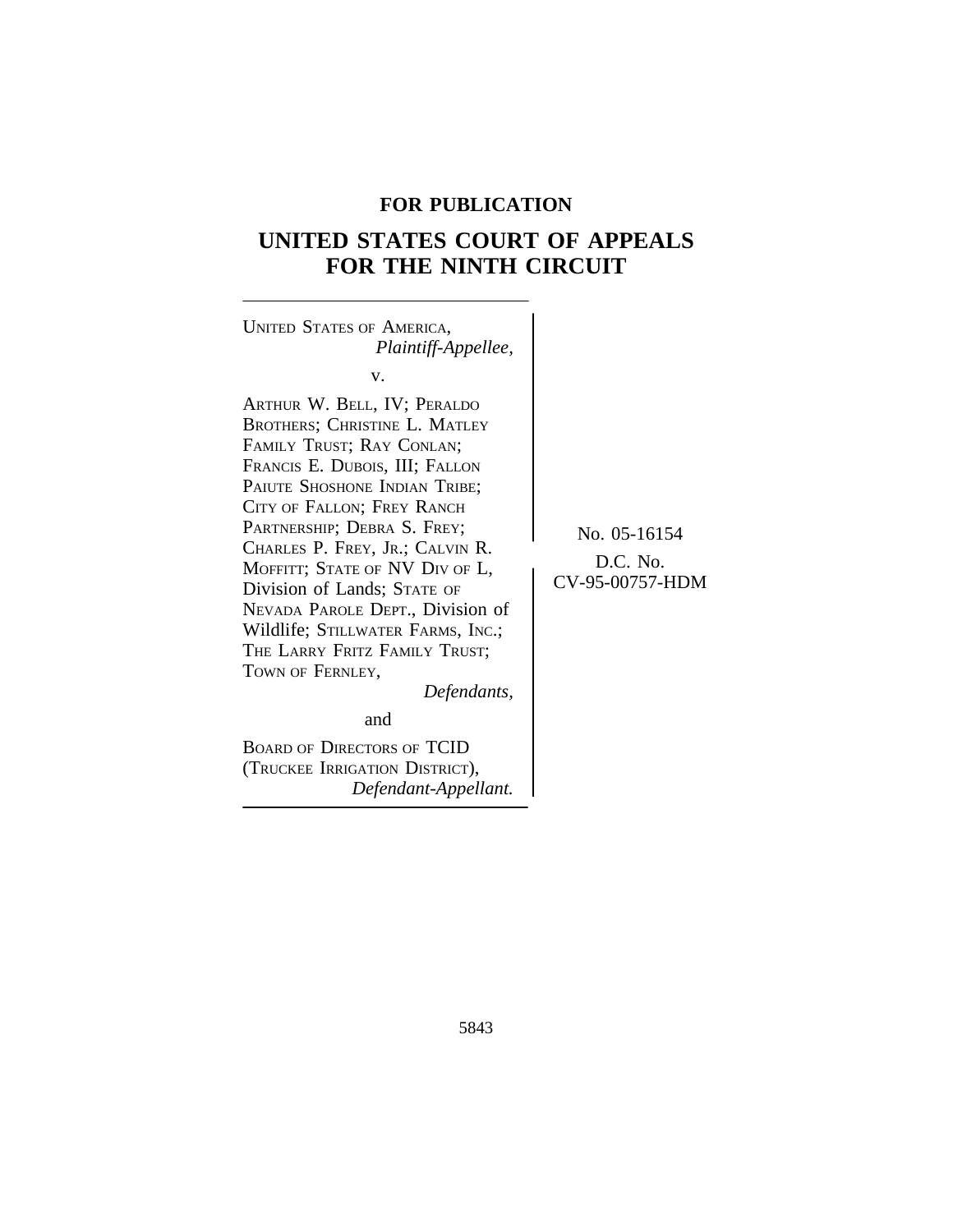<sup>U</sup>NITED STATES OF AMERICA, *Plaintiff-Appellant,* v. ARTHUR W. BELL, IV; PERALDO BROTHERS; CHRISTINE L. MATLEY FAMILY TRUST; RAY CONLAN; FRANCIS E. DUBOIS, III; FALLON PAIUTE SHOSHONE INDIAN TRIBE; CITY OF FALLON; FREY RANCH PARTNERSHIP; DEBRA S. FREY; CHARLES P. FREY, JR.; CALVIN R. No. 05-16157 MOFFITT; STATE OF NV DIV OF L,<br>Division of Lands; State of CV-95-00757-HDM Division of Lands; STATE OF NEVADA PAROLE DEPT., Division of Wildlife; STILLWATER FARMS, INC.; THE LARRY FRITZ FAMILY TRUST; TOWN OF FERNLEY, *Defendants,* and BOARD OF DIRECTORS OF TCID

(TRUCKEE IRRIGATION DISTRICT) Truckee-Carson Irrigation District, *Defendant-Appellee.*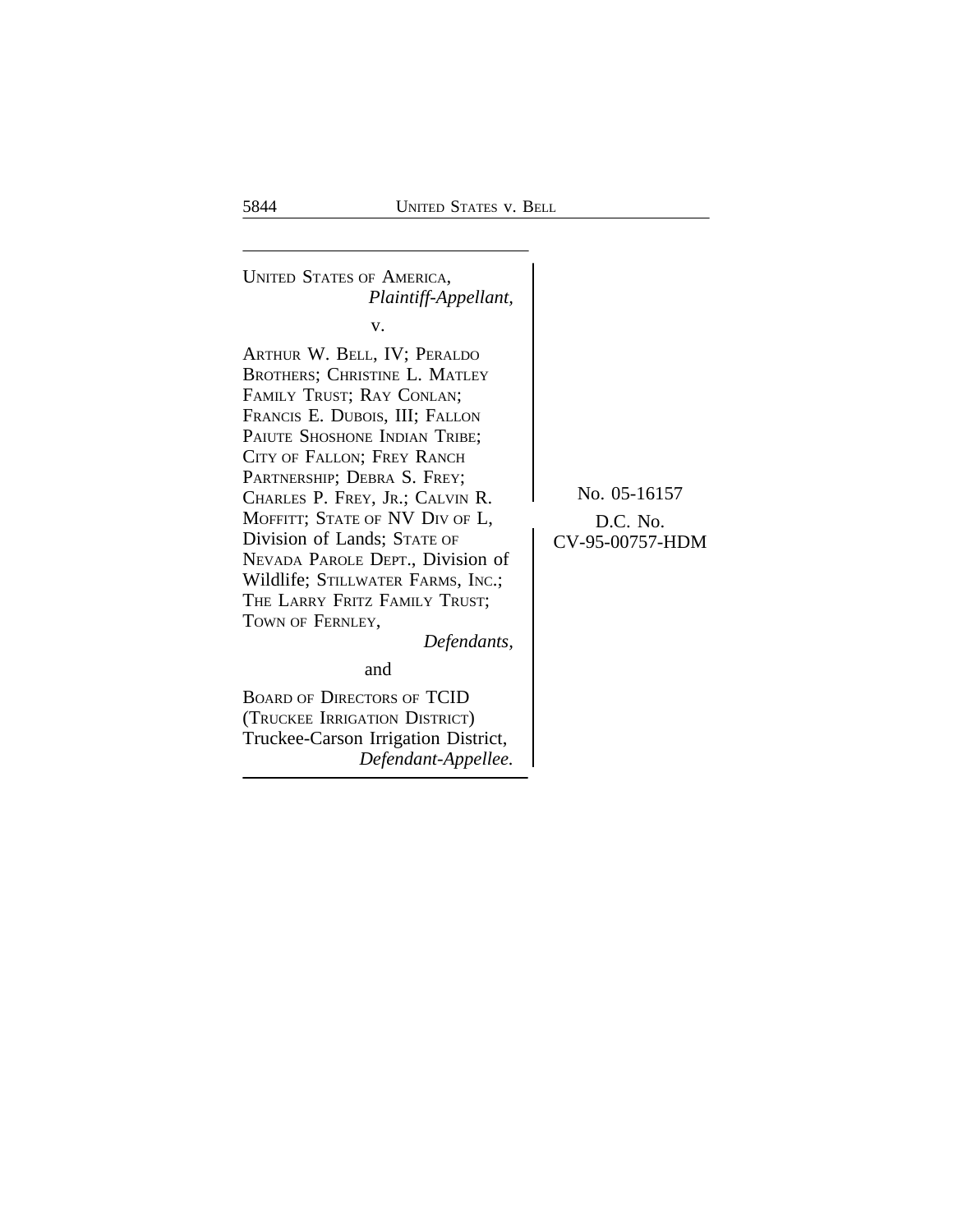<sup>U</sup>NITED STATES OF AMERICA, *Plaintiff-Appellee,* v. ARTHUR W. BELL, IV; PERALDO BROTHERS; CHRISTINE L. MATLEY FAMILY TRUST; RAY CONLAN; FRANCIS E. DUBOIS, III; FALLON PAIUTE SHOSHONE INDIAN TRIBE; CITY OF FALLON; FREY RANCH PARTNERSHIP; DEBRA S. FREY; CHARLES P. FREY, JR.; CALVIN R. No. 05-16158 MOFFITT; STILLWATER FARMS, INC.;<br>THE LARRY FRITZ FAMILY TRUST;<br> $CV-95-00757-HDM$ THE LARRY FRITZ FAMILY TRUST; TOWN OF FERNLEY; BOARD OF DIRECTORS OF TCID (TRUCKEE IRRIGATION DISTRICT), Truckee-Carson Irrigation District, *Defendants,* and STATE OF NEVADA, DIVISION OF LANDS; STATE OF NEVADA DIVISION OF WILD LIFE, *Defendants-Appellants.*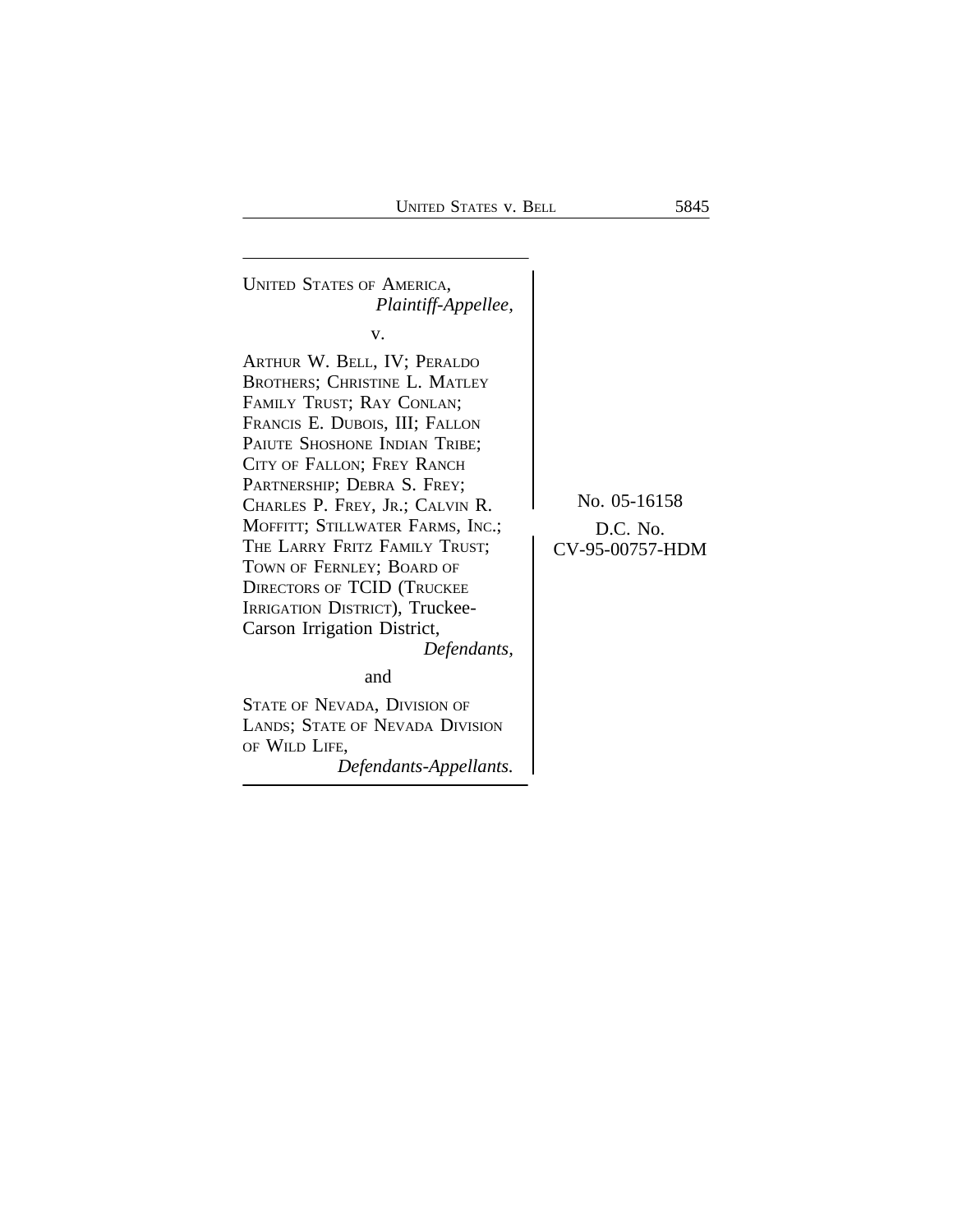<sup>U</sup>NITED STATES OF AMERICA, *Plaintiff,* v. ARTHUR W. BELL IV; PERALDO BROTHERS; CHRISTINE L. MATLEY FAMILY TRUST; RAY CONLAN; FRANCIS E. DUBOIS, III; FALLON PAIUTE SHOSHONE INDIAN TRIBE; CITY OF FALLON; FREY RANCH PARTNERSHIP; DEBRA S. FREY; CHARLES P. FREY, JR.; CALVIN R. No. 05-16187 MOFFITT; STATE OF NV DIV OF L,<br>Division of Lands; State of CV-95-00757-HDM Division of Lands; STATE OF NEVADA PAROLE DEPT., Division of WILDLIFE; STILLWATER FARMS, INC.; THE LARRY FRITZ FAMILY TRUST; TOWN OF FERNLEY, *Defendants,* and

BOARD OF DIRECTORS OF TCID (TRUCKEE IRRIGATION DISTRICT) Truckee-Carson Irrigation District, *Defendant-Appellee.*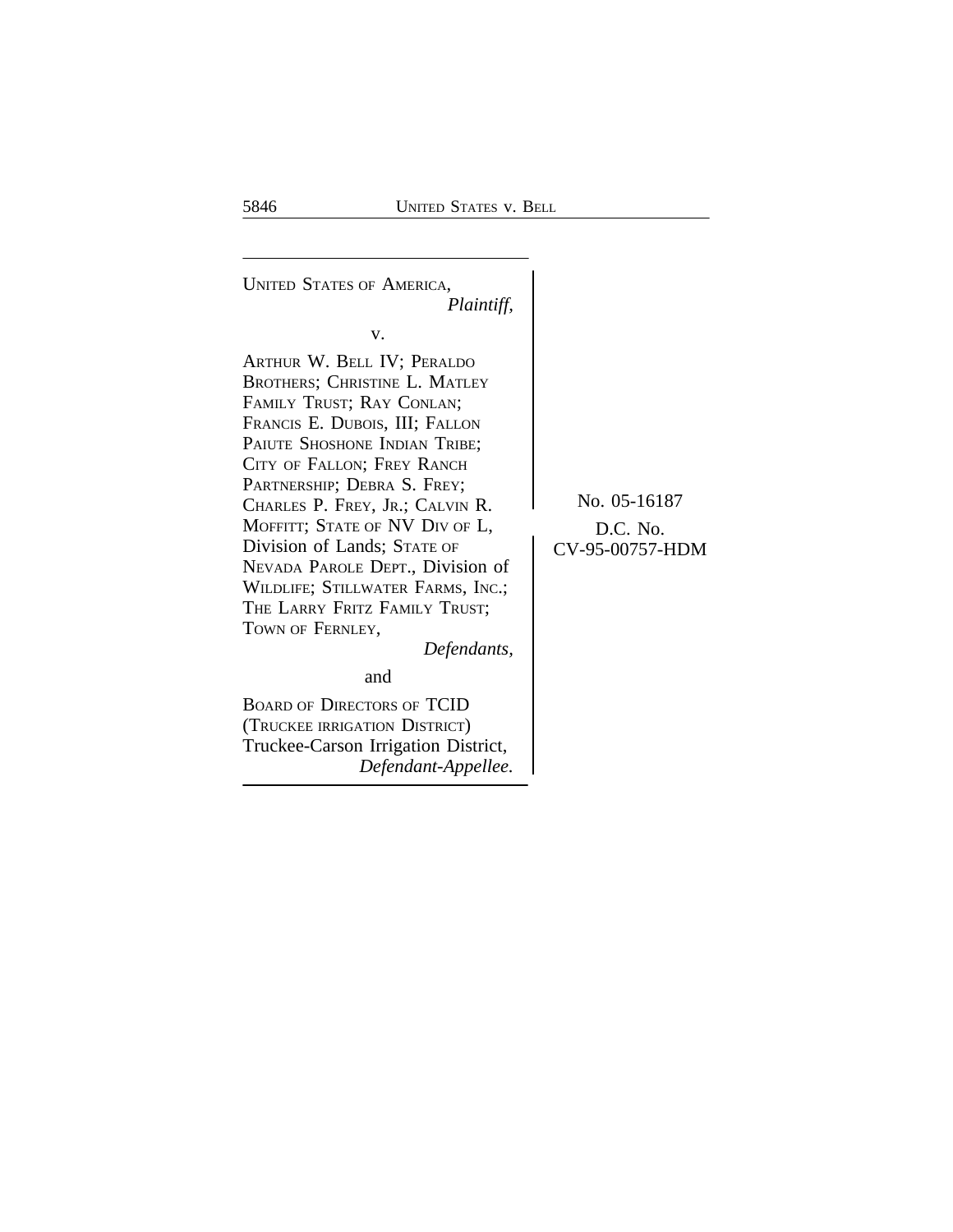<sup>U</sup>NITED STATES OF AMERICA, *Plaintiff-Appellee,* v. ARTHUR W. BELL, IV, *Defendant,* FRANCIS E. DUBOIS, III; FALLON PAIUTESHOSHONE INDIAN TRIBE, *Defendants,* FREY RANCH PARTNERSHIP; DEBRA S. FREY; CHARLES P. FREY, JR., *Defendants,* STATE OF NV DIV OF L, Division of Lands; STATE OF NEVADA PAROLE DEPT., Division of Wildlife; STILLWATER FARMS, INC., *Defendants,*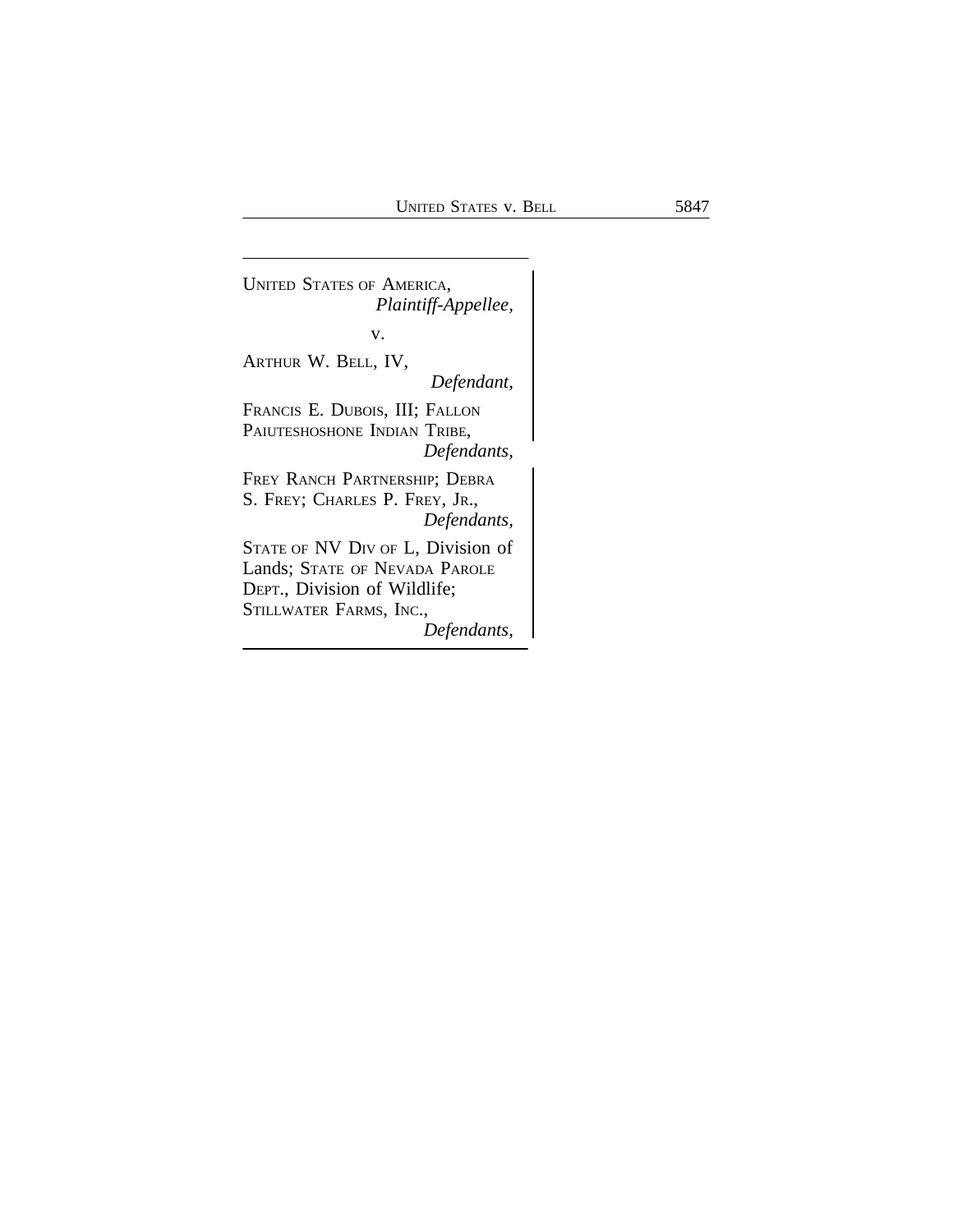$\vert$ TOWN OF FERNLEY; BOARD OF DIRECTORS OF TCID (TRUCKEE IRRIGATION DISTRICT), Truckee-Carson Irrigation District, *Defendants,* and PERALDO BROTHERS; CHRISTINE L. No. 05-16189 MATLEY FAMILY TRUST; RAY D.C. No.<br>CONLAN, CV-95-00757-F CV-95-00757-HDM *Defendants-Appellants,* CITY OF FALLON, *Defendant-Appellant,* CALVIN R. MOFFITT, *Defendant-Appellant,* THE LARRY FRITZ FAMILY TRUST, *Defendant-Appellant.*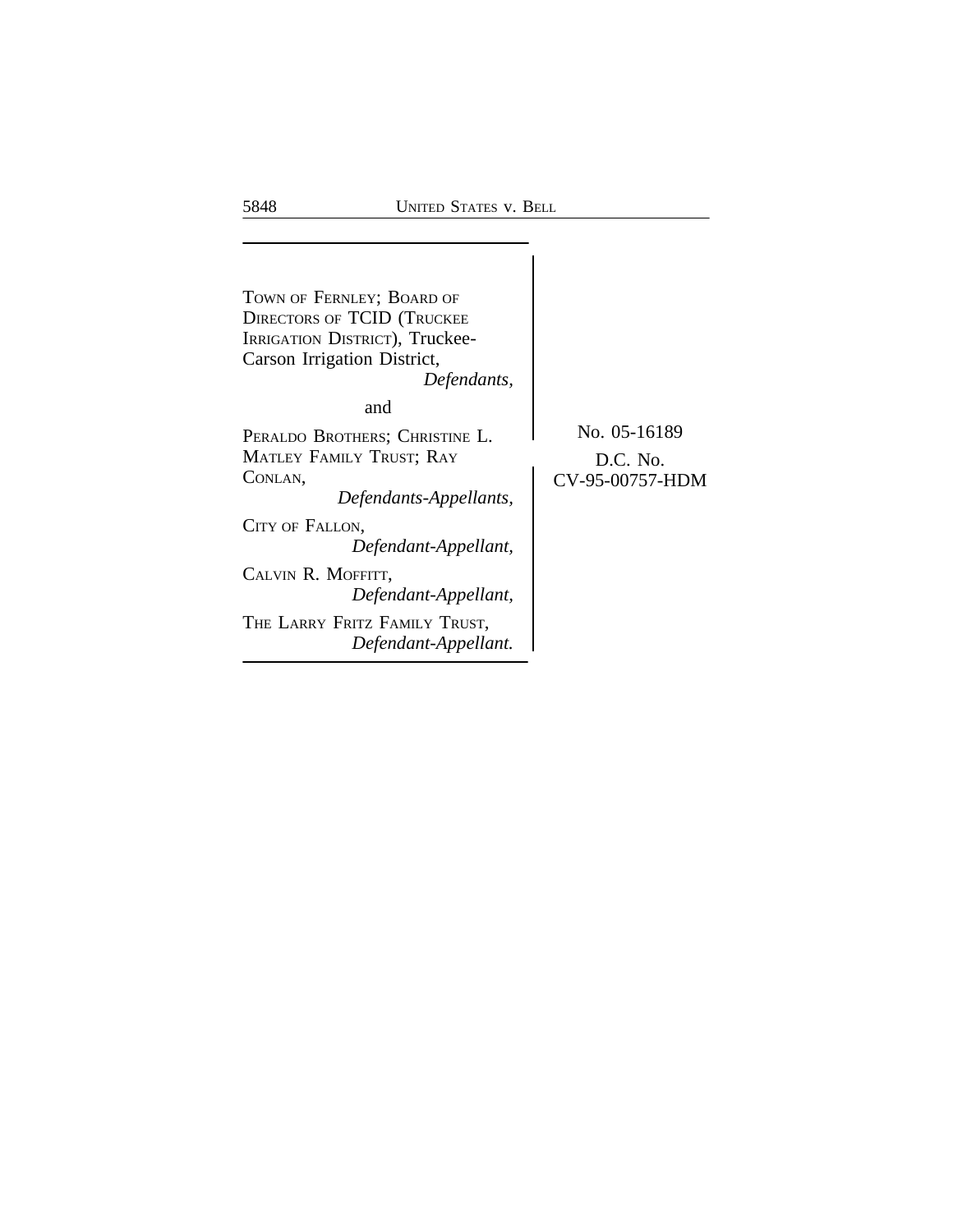<sup>U</sup>NITED STATES OF AMERICA, *Plaintiff-Appellee,* v. ARTHUR W. BELL, IV; PERALDO BROTHERS; CHRISTINE L. MATLEY FAMILY TRUST; RAY CONLAN; FRANCIS E. DUBOIS, III; FALLON PAIUTE SHOSHONE INDIAN TRIBE; CITY OF FALLON; FREY RANCH PARTNERSHIP; DEBRA S. FREY;<br>CHARLES P. FREY, JR.; CALVIN R. CHARLES P. FREY, JR.; CALVIN R.<br>
MOFFITT; STATE OF NV DIV OF L,<br>
Division of Lands; STATE OF CV-95-00757-HDM<br>
NEVADA PAROLE DEPT Division of OPINION NEVADA PAROLE DEPT., Division of Wildlife; STILLWATER FARMS, INC.; THE LARRY FRITZ FAMILY TRUST; TOWN OF FERNLEY, *Defendants,* and

BOARD OF DIRECTORS OF TCID (TRUCKEE IRRIGATION DISTRICT Truckee-Carson Irrigation District, *Defendant-Appellant.*

Appeal from the United States District Court for the District of Nevada

Howard D. McKibben, District Judge, Presiding

Argued and Submitted October 8, 2009—San Francisco, California

Filed April 20, 2010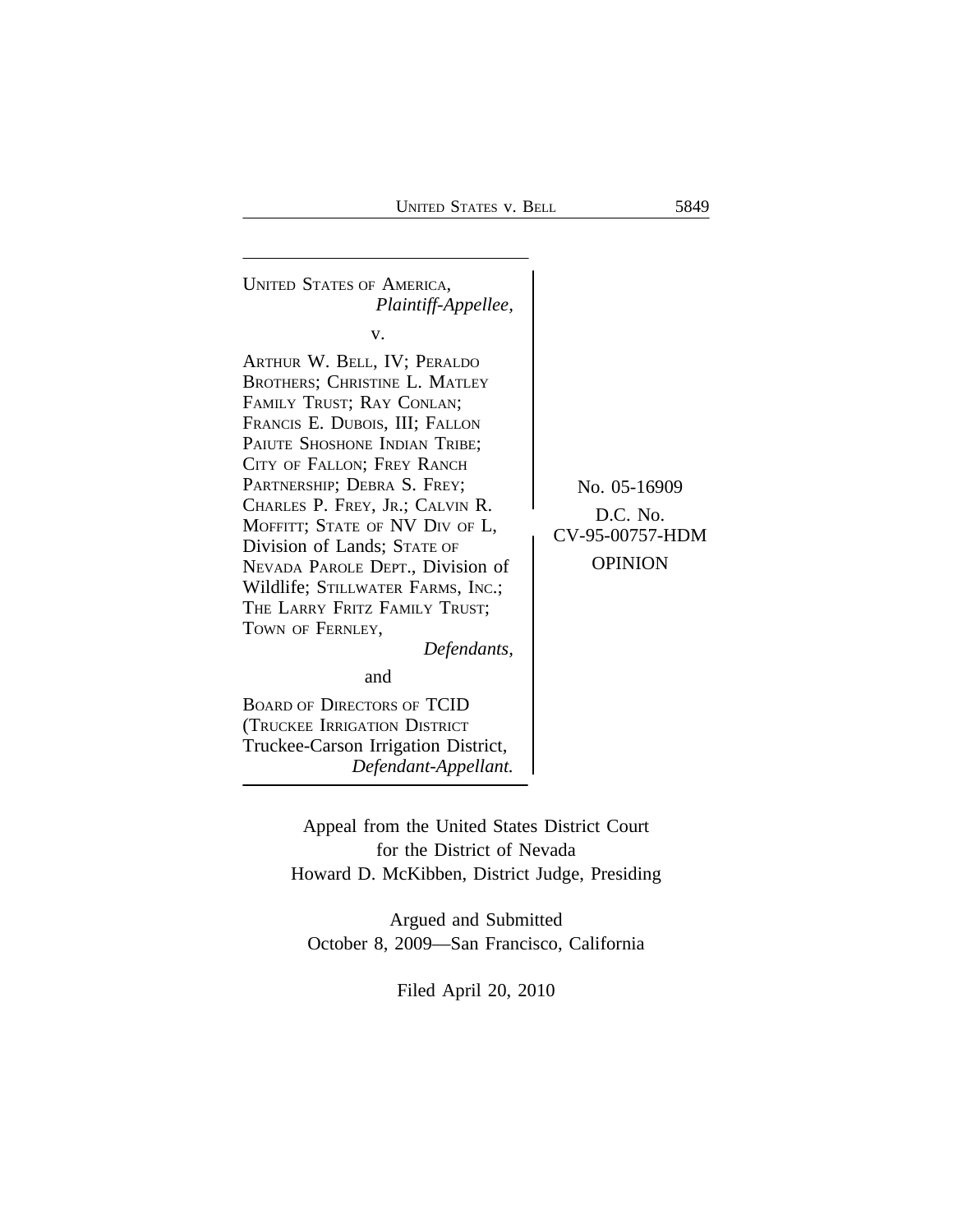Before: Mary M. Schroeder and Marsha S. Berzon, Circuit Judges, and Milton I. Shadur,\* District Judge.

Opinion by Judge Schroeder

<sup>\*</sup>The Honorable Milton I. Shadur, Senior United States District Judge for the Northern District of Illinois, sitting by designation.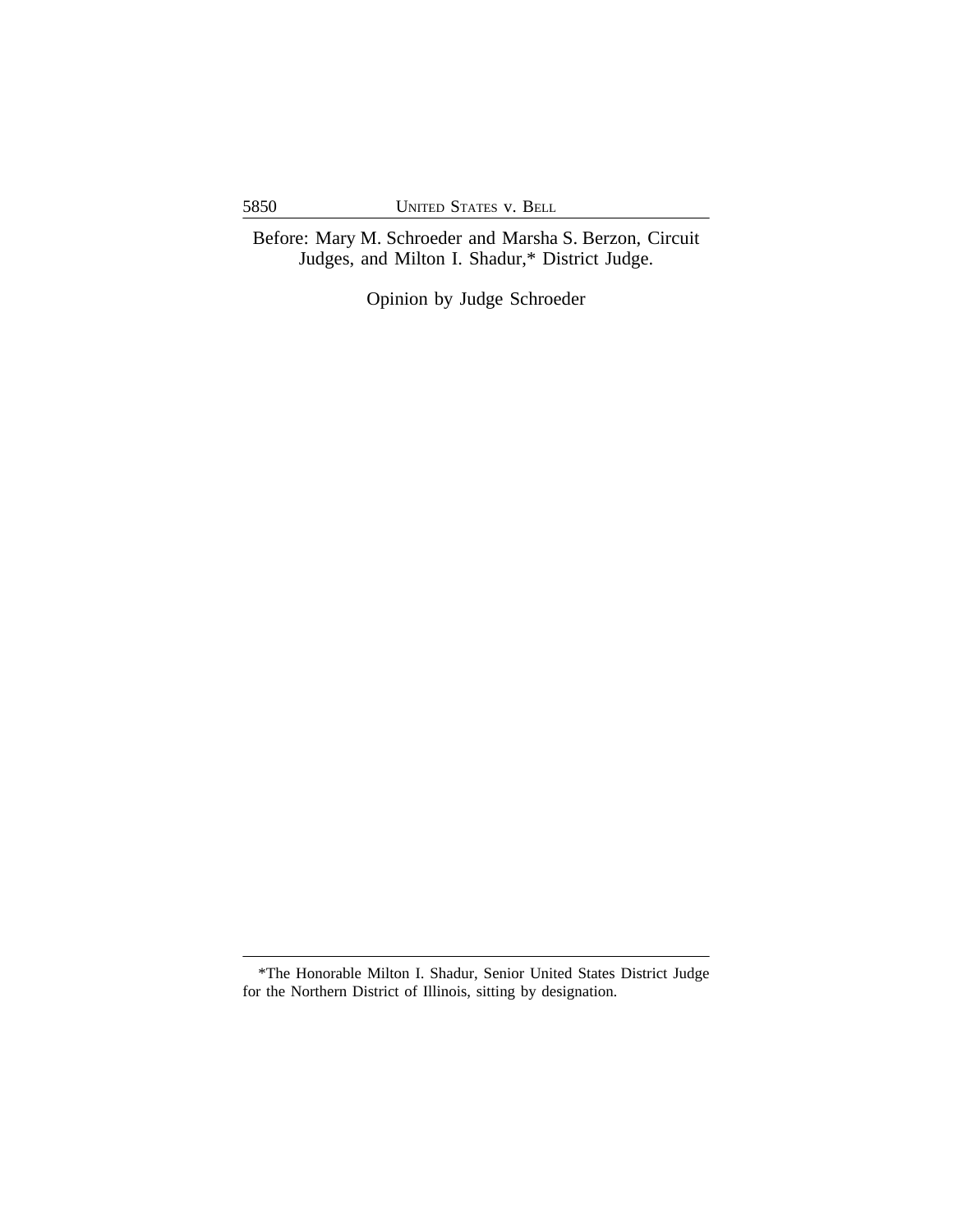### **COUNSEL**

Katherine J. Barton, Washington, D.C., for plaintiffappellee/appellant United States of America.

Don Springmeyer, Las Vegas, Nevada, for intervenorappellee/appellant Pyramid Lake Paiute Tribe of Indians.

Michael J. Van Zandt, San Francisco, California, for defendant-appellant/appellee Board of Directors of Truckee Irrigation District.

Michael L. Wolz, Reno, Nevada, for defendants-appellants State of Nevada.

Michael F. Mackdon, Fallon, Nevada, for defendantsappellants State of Nevada.

### **OPINION**

SCHROEDER, Circuit Judge:

### **BACKGROUND**

The long, divisive history of this and related litigation over the waters of the Truckee and Carson Rivers, and the decline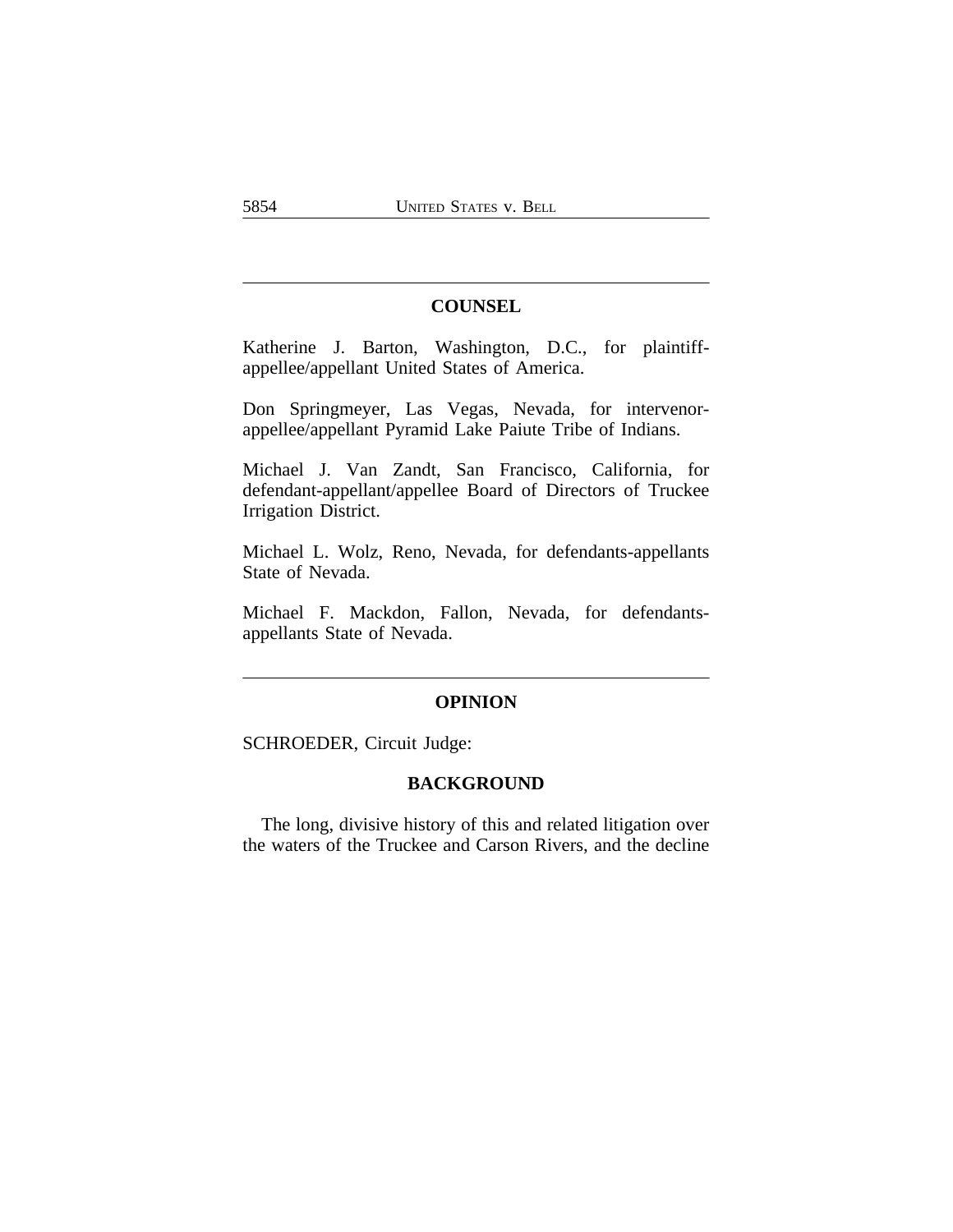UNITED STATES V. BELL 5855

of Pyramid Lake, is best reflected in *Nevada v. United States*, 463 U.S. 110 (1983), and in several landmark opinions of this and other courts. *See, e.g., Pyramid Lake Paiute Tribe of Indians v. Hodel*, 882 F.2d 364 (9th Cir. 1989) ("*Tribe v. Hodel*"); *Truckee-Carson Irrigation Dist. v. Sec'y of Dep't of Interior*, 742 F.2d 527 (9th Cir. 1984) ("*TCID v. Secretary*"); *United States v. Alpine Land & Reservoir Co.*, 697 F.2d 851 (9th Cir. 1983); *Pyramid Lake Paiute Tribe of Indians v. Morton*, 354 F. Supp. 252 (D.D.C. 1973) ("*Tribe v. Morton*"). Congress had passed the Reclamation Act in 1902, creating projects to reclaim otherwise arid western lands for farming. *See* Reclamation Act of 1902, Pub. L. No. 57-161, 32 Stat. 388. One of the projects created by the Reclamation Act, the Newlands Project ("Project"), controls diversions from the Truckee and Carson Rivers. The Truckee-Carson Irrigation District ("TCID") has managed the Project under a contract with the federal government for decades. This particular case concerns the United States' effort to recoup excess diversions TCID permitted over many years.

The Nevada district court originally established the amount of water that could be diverted for agricultural uses from the Truckee River in a 1944 order known as the *Orr Ditch* decree, Equity No. A-3 (D. Nev. 1944). The court did not issue a final order on rights to the Carson until 1980, in *United States v. Alpine Land & Reservoir Co.*, 503 F. Supp. 877 (D. Nev. 1980) ("*Alpine* decree").

In the mid-20th Century, concerns grew over the adverse effect of the diversions on Pyramid Lake's unique fish populations. *See Nevada*, 463 U.S. at 119 n.7 (noting surface area of Pyramid Lake decreased by 20,000 acres between 1920 and 1940). Water from the Truckee naturally flows to Pyramid Lake which is under the control of the Pyramid Lake Paiute Tribe ("the Tribe"). The Secretary of the Interior ("Secretary") responded to the concerns about Pyramid Lake fish in 1967 by imposing operating criteria and procedures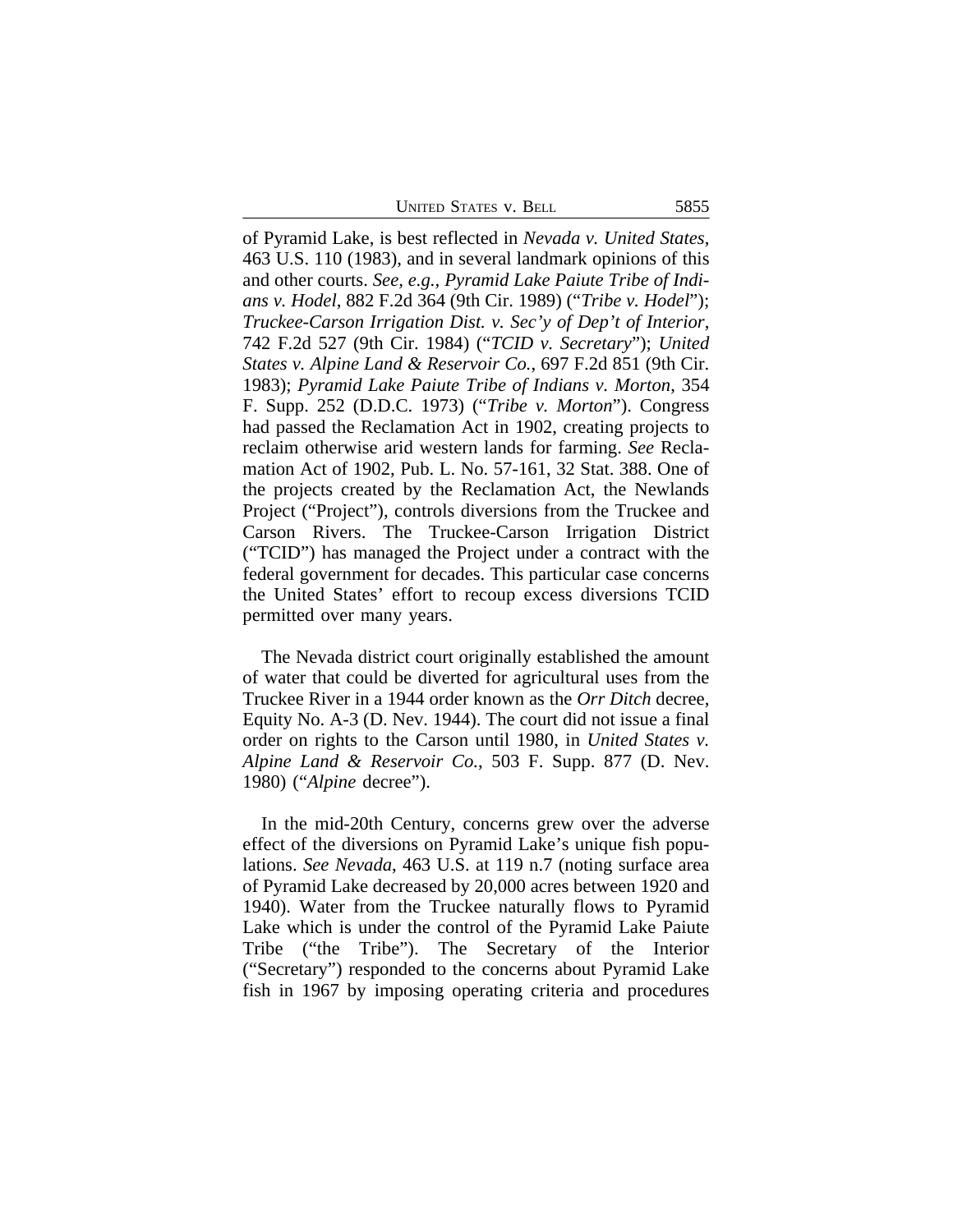("OCAPs") limiting the maximum diversions from the Truckee and Carson.

Unhappy with the OCAPs as too generous to the farmers, the Tribe successfully challenged them in the District of Columbia. The D.C. district court in *Tribe v. Morton*, 354 F. Supp. at 256, ordered the Secretary to implement a more restrictive OCAP. Known as the "1973 OCAP," it was challenged by TCID in this court. We upheld it in *TCID v. Secretary*, 742 F.2d at 532, yet TCID has refused to follow it.

In 1990, Congress stepped in to attempt a resolution of the ongoing dispute between the Tribe and TCID by enacting the Fallon Paiute Shoshone Indian Tribes Water Rights Settlement Act of 1990, Pub. L. No. 101-618, 104 Stat. 3289 ("Settlement Act"). The Settlement Act, as relevant to this case, provides:

The Secretary shall henceforth ensure compliance with all of the provisions of the operating criteria and procedures referenced in paragraph (2) of this subsection or any applicable provision of any other operating criteria or procedures for the Newlands Project previously adopted by the Secretary, and shall, pursuant to subsection 709(h) or judicial proceeding, pursue recoupment of any water diverted from the Truckee River in excess of the amounts permitted by any such operating criteria and procedures.

Settlement Act § 209(j)(3). The Settlement Act also states that it should not be read in such a manner as to conflict with the *Orr Ditch* and *Alpine* decrees. *See* Settlement Act  $§ 210(b)(13).$ 

Five years after the enactment of the Settlement Act the United States instituted this case by filing a complaint against TCID, its board members, and all water users in the Project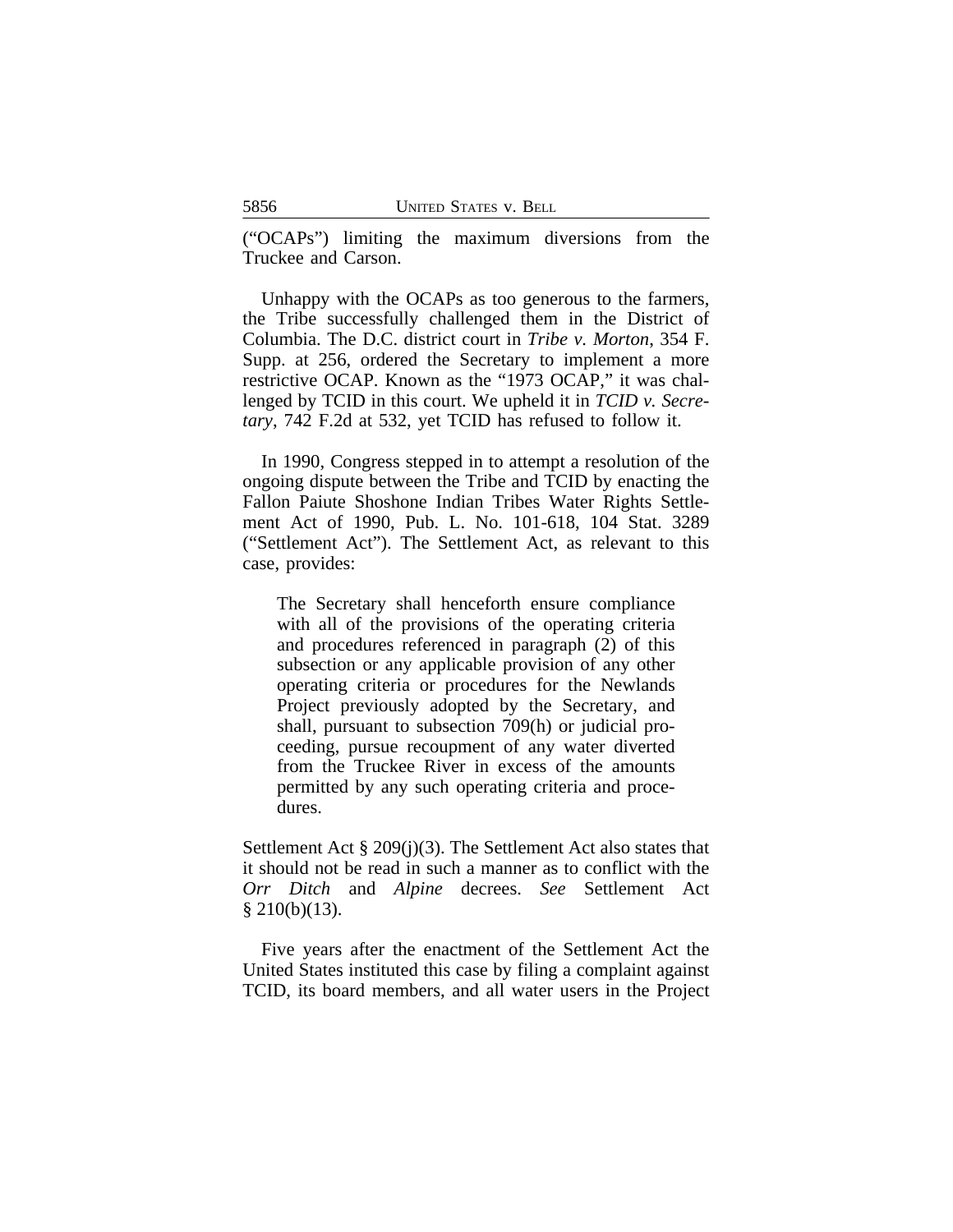as a class, seeking to recoup over one million acre-feet ("af") of water diverted in excess of applicable OCAPs from 1973- 1988. The Tribe intervened as a plaintiff.

After lengthy evidentiary proceedings, the district court in 2003 issued its decision holding that TCID had willfully failed to comply with the 1973 OCAP. Nevertheless, although the government had sought over a million af of water as recoupment, the district court awarded just under 200,000 af. The court credited the report of TCID's expert and concluded that the government was only entitled to recoupment for excess diversions in 1974, 1975, 1978 and 1979; the court also awarded recoupment for spills of water in 1979 and 1980. The court held that the government, and not TCID, was responsible for excess diversions after 1980, because the government had failed to revise the OCAPs to reflect the water duties in the 1980 *Alpine* decree.

With respect to interest on the water TCID owed the government by virtue of its decision, the court initially denied both prejudgment and postjudgment interest. The reasons it gave were the government's delay in bringing this action and the government's having inadvertently destroyed certain records relevant to the litigation. The district court later modified this decision and awarded postjudgment water interest. It ruled TCID must repay two-percent each year on the balance of water remaining to be recouped for replenishing the waters of Pyramid Lake.

TCID now appeals the district court's ruling that the government under the Settlement Act can pursue any claim for past excess diversions. It also appeals the award of postjudgment interest on water yet to be recouped and, on behalf of water rights holders ("farmers"), it appeals the denial of attorneys' fees under the Equal Access to Justice Act ("EAJA"). Nevada, a party to the case because it owns some of the irrigated land, appeals the denial of its claim for costs.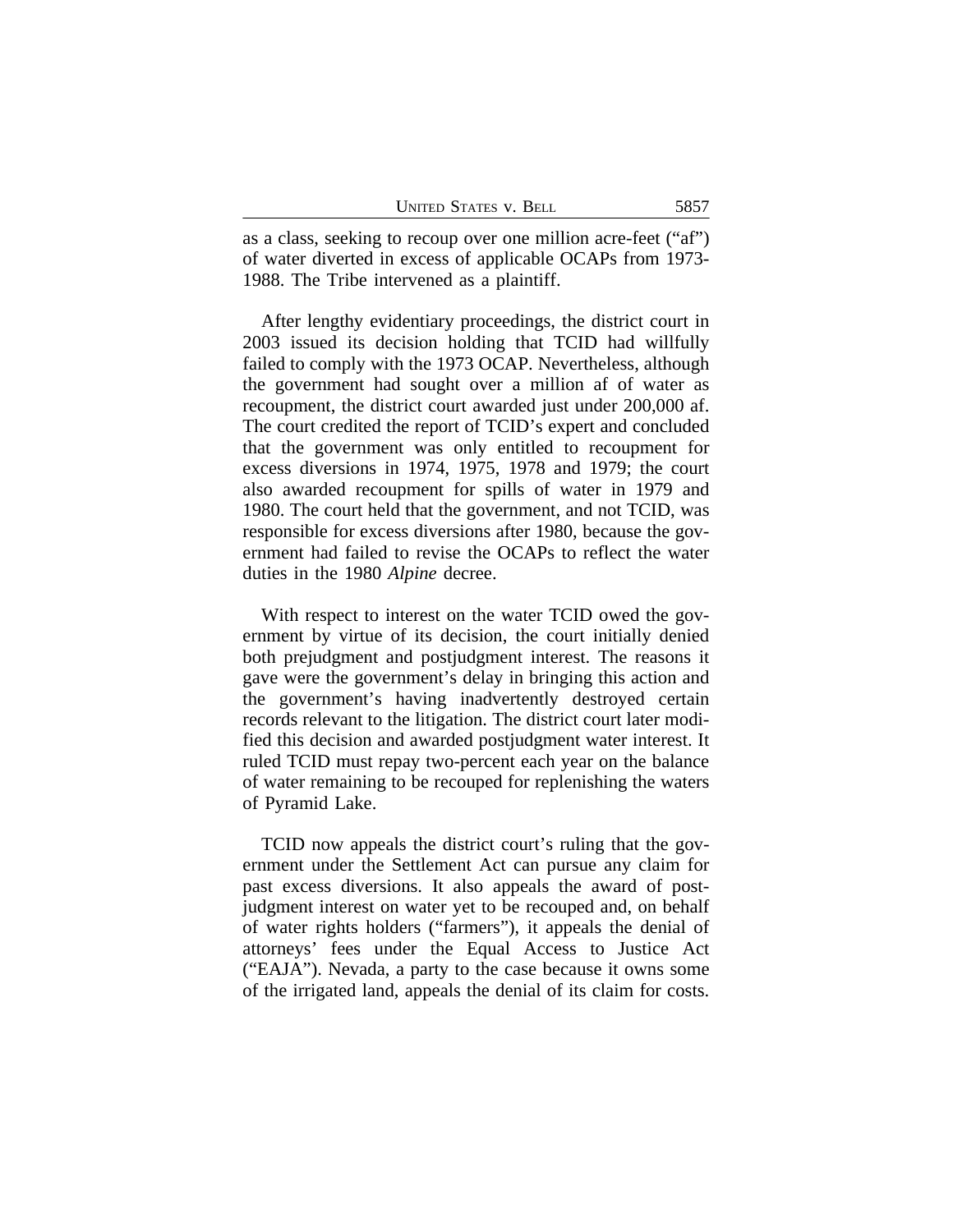The government and the Tribe cross-appeal the denial of prejudgment interest. They also appeal the district court's rejection of the government's position that more recoupment should have been ordered as a result of gauge error in measuring the excess diversions and the denial of recoupment for diversions and spills occurring between 1980 and 1984.

Because the district court's judgment followed a bench trial, this court reviews the district court's findings of fact for clear error and its conclusions of law de novo. *Crockett & Myers, Ltd. v. Napier, Fitzgerald & Kirby, LLP*, 583 F.3d 1232, 1236 (9th Cir. 2009). We vacate the district court's rulings with respect to interest and remand for the court to explain the legal basis for its unprecedented award of interest that must be repaid in water. We also reverse the denial of the government's claim that gauge error was not properly accounted for. We otherwise affirm the district court's judgment.

### **DISCUSSION**

### **I. This Action Was Properly Maintained Pursuant to the Settlement Act.**

TCID's fundamental position is that Congress, in passing the Settlement Act, did not intend to create a judicially enforceable cause of action to allow the government to recoup excess diversions for past violations of OCAPs. TCID's position is not supported by the language, history, or purpose of the Act.

Congress passed the Settlement Act to encourage settlement of litigation and pending claims, to fulfill its trust obligations to the Tribe, and to promote the recovery of Pyramid Lake. *See* Settlement Act § 202(d)-(f). Congress optimistically envisioned the possibility of TCID and the government achieving these goals through a settlement. This is evidenced in Settlement Act § 209(h)(1) which provides that certain pro-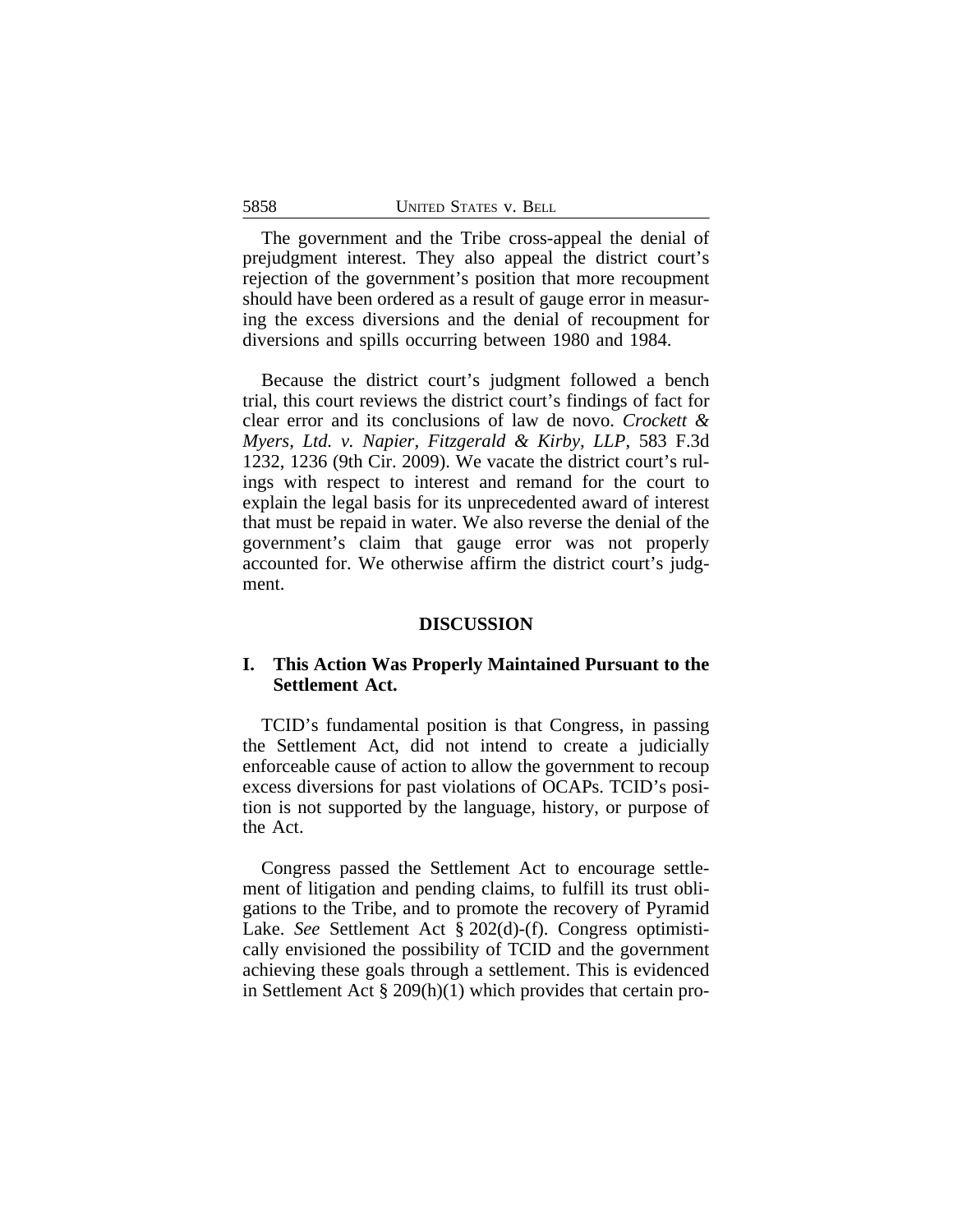UNITED STATES V. BELL 5859

visions of the Act would not go into effect "unless and until the Truckee-Carson Irrigation District has entered into a settlement agreement with the Secretary concerning claims for recoupment of water diverted in excess of the amounts permitted by applicable operating criteria and procedures." To facilitate settlement, the Act includes a provision allowing the Secretary to cancel certain TCID repayment obligations. *See* Settlement Act  $\S 209(g)$ . Given the years of contentious litigation surrounding Pyramid Lake, however, Congress recognized that such a settlement might not occur.

**[1]** Accordingly, Congress included Section 209(j)(3) in the Settlement Act. It directs the Secretary to "ensure compliance with all of the provisions of the [OCAPs]", and expressly refers to compliance with "previously adopted" OCAPs. *See* Settlement Act § 209(j)(3). That section in turn directs the Secretary to "pursue recoupment of any water diverted from the Truckee River in excess of the amounts permitted by any [OCAP]" and to do so "pursuant to . . . [a] judicial proceeding."

**[2]** TCID contends the statute merely permits the Secretary to prevent future violations of the OCAPs. But the statutory language is mandatory, and the purpose of the Act was to remedy past violations. Section 202 declares the purpose of the Act to promote the "recovery of the Pyramid Lake fishery." The stated purpose demonstrates that Congressional intent was to restore the Lake, not to maintain the status quo.

**[3]** Moreover TCID is mistaken in suggesting the court was somehow imposing a new and not clearly authorized duty with respect to past misconduct. *See Landgraf v. USI Film Prods.*, 511 U.S. 244, 270 (1994) (noting legislation may be applied retroactively only where Congressional intent is clear). The court acted pursuant to express Congressional authority to redress past violations of the limits that were in effect when the excess diversions took place. Thus, the district court did not err in finding the Settlement Act unambigu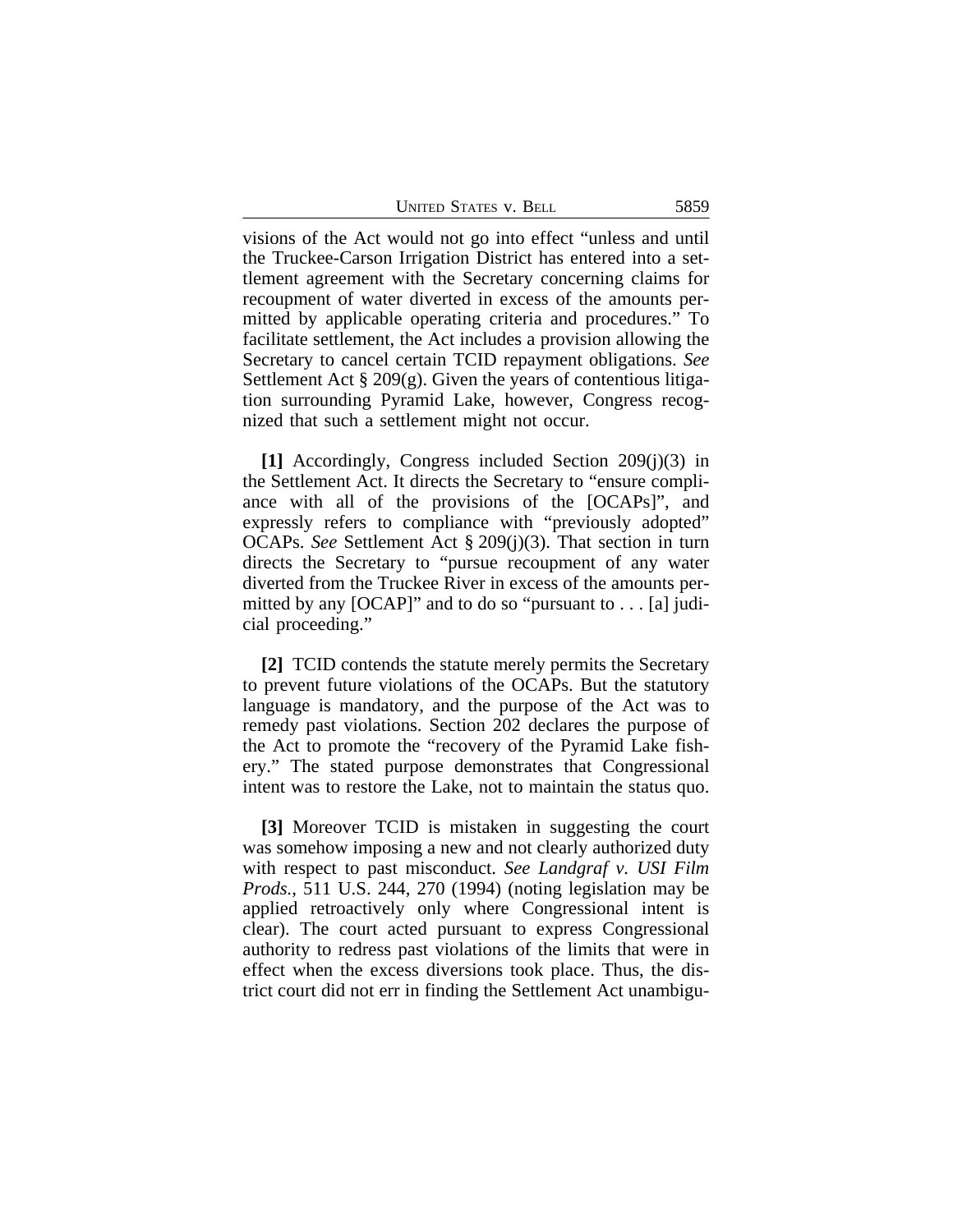ously authorizes the government to seek recoupment for TCID's prior violations of OCAPs via this action.

## **II. The District Court's Decision Does Not Conflict With the Water Decrees.**

**[4]** TCID, joined by Nevada, also argues that even if a cause of action exists, the district court's decision allowing recoupment conflicts with the *Orr Ditch* and *Alpine* decrees, essentially because there is not enough water both to satisfy the requirements of the decrees and to restore Pyramid Lake. TCID is correct that the Settlement Act itself recognizes that it is not intended to affect the rights of farmers under the decrees. *See* Settlement Act § 210(b)(13). The district court recognized that replenishing the water of Pyramid Lake while still providing farmers with the water they are due will prove a difficult task because of the substantial water duties the decrees established for agriculture.

The *Orr Ditch* and *Alpine* decrees set the water duty for Newlands farmers at 3.5 acre feet per acre ("afa") for bottom lands, and 4.5 afa for bench lands. This allowance, however, is limited by the principle of beneficial use. 43 U.S.C. § 372; *see also Ickes v. Fox*, 300 U.S. 82, 90 (1937). We have described beneficial use as "a dynamic concept, which is variable according to conditions, and therefore over time." *Alpine Land & Reservoir Co.*, 697 F.2d at 855 (internal quotation marks and citation omitted). It is not a hard and fast unit of measurement. The district court's decision here made it clear that it was reserving for the future the annual calculation of the actual amounts to which each farmer would be entitled applying the concept of beneficial use. Therefore we do not yet know how much water the government will recoup in any given year. We also do not know how much water will be available to meet the competing demands. Conservation may increase the supply. At oral argument counsel for the Tribe explained, for example, that TCID can implement water conservation measures that create "credit water." If so, TCID can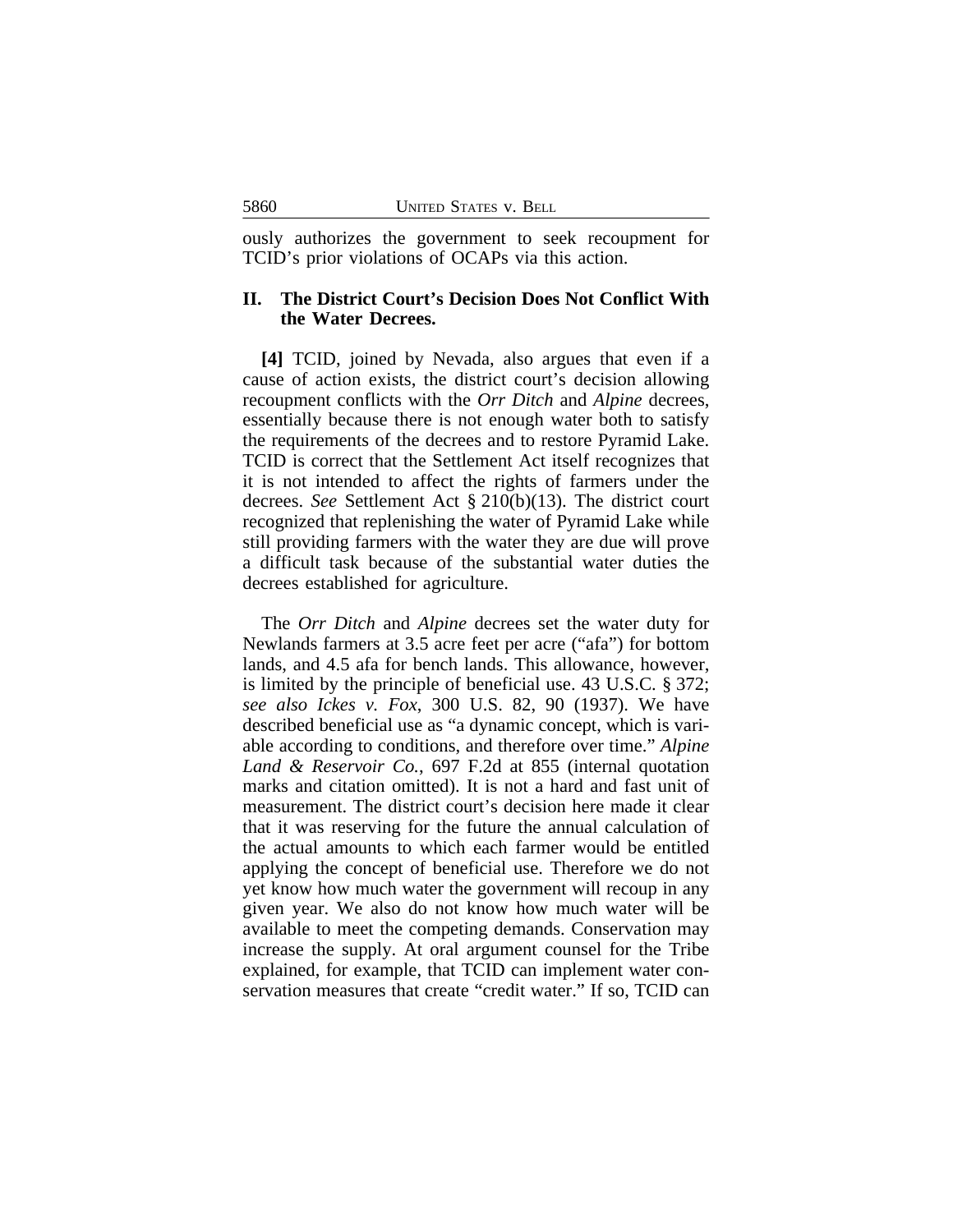| 5861<br>UNITED STATES V. BELL |
|-------------------------------|
|-------------------------------|

send this "credit water" to Pyramid Lake, rather than to farmers, in satisfaction of the judgment. Indeed, we were told this process has already begun.

**[5]** Even if it proves difficult, TCID has not convinced us that the district court's recoupment order will be impossible to implement. It is for the district court in administering the order to ensure the recoupment process remains consistent with the *Orr Ditch* and *Alpine* decrees. Given TCID's past record of noncompliance, it is for TCID to make a good faith effort to maximize the supply of water to meet the competing demands.

#### **III. The 1973 OCAP Is Valid and Enforceable.**

TCID makes a related argument that the 1973 OCAP, which the district court found to have been violated between 1973 and 1980, was not valid. The 1973 OCAP was directed by the court in *Tribe v. Morton* and embodied in a regulation promulgated by the Secretary. It remained in effect through 1984. This OCAP's maximum diversions were premised on the Carson's then-existing water duty of 2.92 afa. The 1980 *Alpine* decree raised this water duty to 3.5 afa/4.5 afa for bottom and bench lands respectively. TCID thus argues that the increased water duties created in the *Alpine* decree invalidated the 1973 OCAP, making it unenforceable as a basis for recoupment.

**[6]** The Settlement Act again forecloses this argument by declaring that "[a]ll actions taken heretofore by the Secretary under any operating criteria and procedures are hereby declared to be valid." Settlement Act § 209(j)(2). The Act thus validates the 1973 OCAP, as it became a regulation promulgated by the Secretary acting at the direction of the court in *Tribe v. Morton*. The Settlement Act even expressly requires the Secretary to "act in a manner that is fully consistent with the decision in the case of [*Tribe v. Morton*]." *See*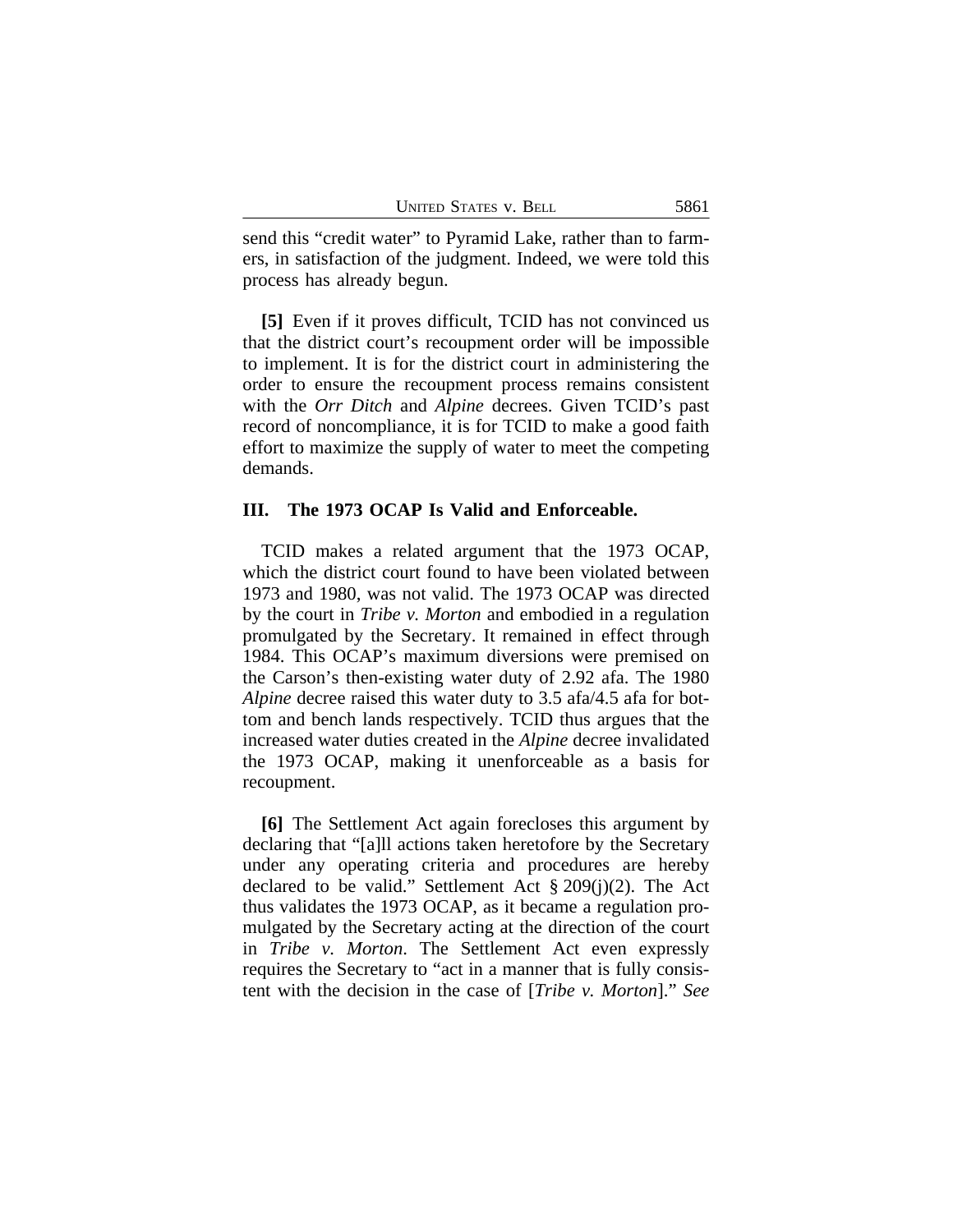Settlement Act  $\S 209(j)(1)$ . The district court did not err in ordering the 1973 OCAP to be enforced.

### **IV. TCID's Remaining Challenges to the Recoupment Order.**

**[7]** TCID's several additional attempts to sidestep accountability under the Settlement Act have no merit. TCID contends the district court was without power in equity to order the transfer of water from TCID to the government or Tribe because neither has any relevant water rights. TCID does not dispute that it controls all diversions of water from the Truckee and Carson Rivers, and the Settlement Act is clear in its mandate for recoupment of excess diversions to protect the Tribe's enjoyment of Pyramid Lake. Thus, the requirements of the Settlement Act may only be accomplished by the court's order requiring TCID to manage the recoupment process.

TCID also contends the district court's recoupment order in effect constitutes a civil contempt order or penalty because it orders TCID to account for violations of the 1973 OCAP and that it cannot constitute a valid contempt order because the 1973 OCAP is no longer in effect. The district court, however, entered a judgment in an action maintained pursuant to the Settlement Act. The court did not impose a penalty or hold TCID in contempt for violating a judicial order. *See FTC v. Affordable Media*, 179 F.3d 1228, 1239 (9th Cir. 1999) (noting that a party is in contempt only when it first violates a judicial order).

Estoppel does not preclude the government from bringing this suit, despite TCID's claim that it relied on the government's statements decades ago that it would not enforce the 1973 OCAP. Even if the government took a different position in the past, the "[g]overnment may not be estopped on the same terms as any other litigant." *Heckler v. Cmty. Health Servs. of Crawford County, Inc.*, 467 U.S. 51, 60 (1984). For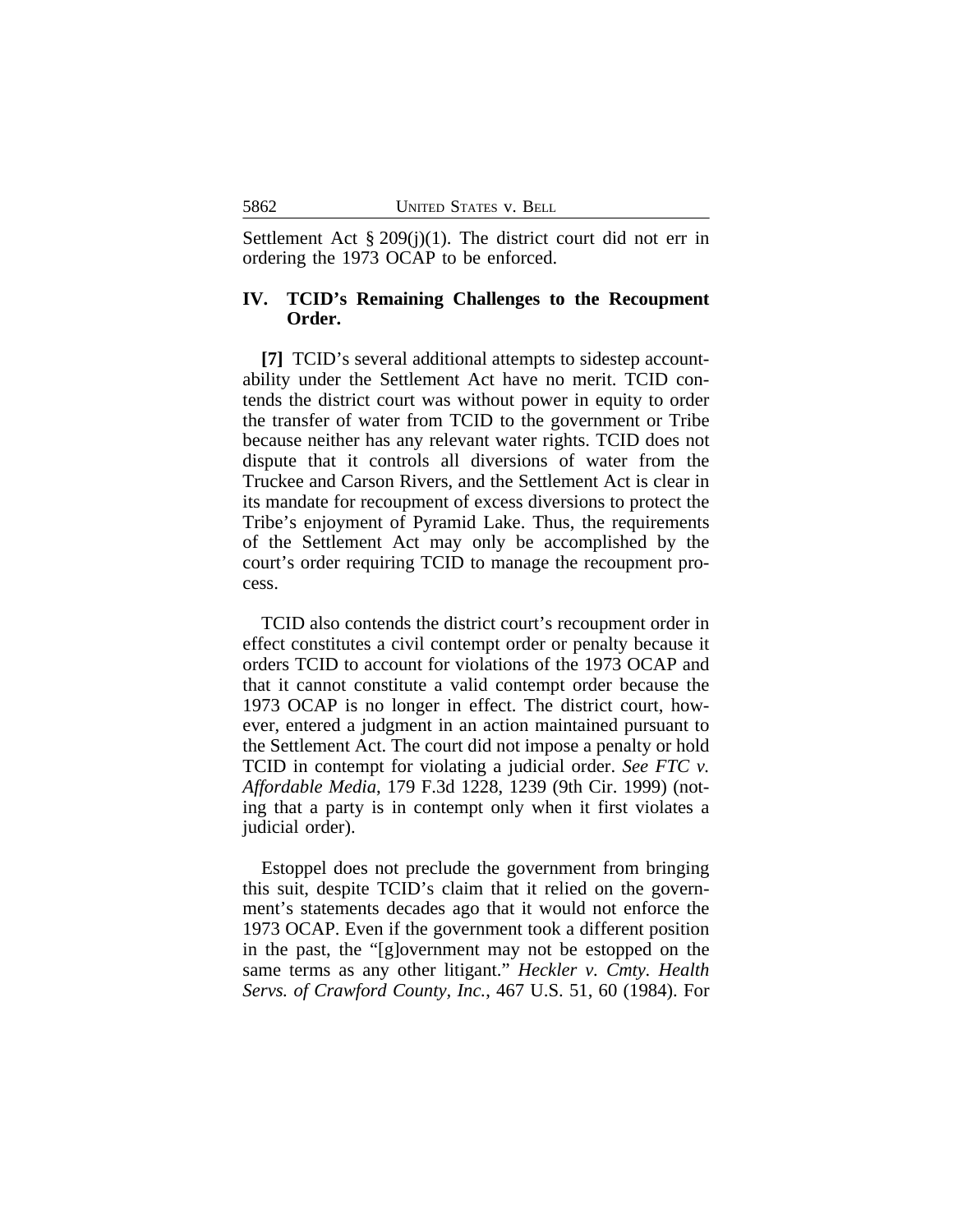the government to be estopped, TCID must establish that the government engaged in "affirmative misconduct," and that the government's conduct has caused "a serious injustice." *Watkins v. U.S. Army*, 875 F.2d 699, 707 (9th Cir. 1989) (en banc).

TCID contends that the government committed affirmative misconduct by not enforcing the OCAPs in the past. But affirmative misconduct requires an "affirmative misrepresentation or affirmative concealment of a material fact by the government" that "go[es] beyond mere negligence." *Id.* The simple non-enforcement of a regulatory requirement certainly does not rise to this level. *See Western Pioneer, Inc. v. United States*, 709 F.2d 1331, 1339 (9th Cir. 1983).

TCID points to the government's argument in a 1973 lawsuit by environmental plaintiffs that implementation of the 1973 OCAP by TCID was not imminent. This was not an instance of affirmative misconduct. TCID has not shown that the government's argument was a representation that it would never enforce the OCAP against TCID, let alone an intentional or reckless misrepresentation to that effect.

**[8]** We thus hold the district court did not err in finding TCID liable under the Settlement Act for its violations of OCAPs. We now turn to the next issue, the extent of TCID's liability.

### **V. The District Court Should Reexamine the Awards of Pre- and Postjudgment Interest.**

**[9]** The novel issue in this appeal concerns the court's acceptance of the concept of interest payable in water. The judgment orders the return of water, not money, so the district court ordered interest to be paid in water. The district court's original decision denied both pre- and post- judgment interest to the government because it found that the government delayed in bringing this suit and accidentally destroyed a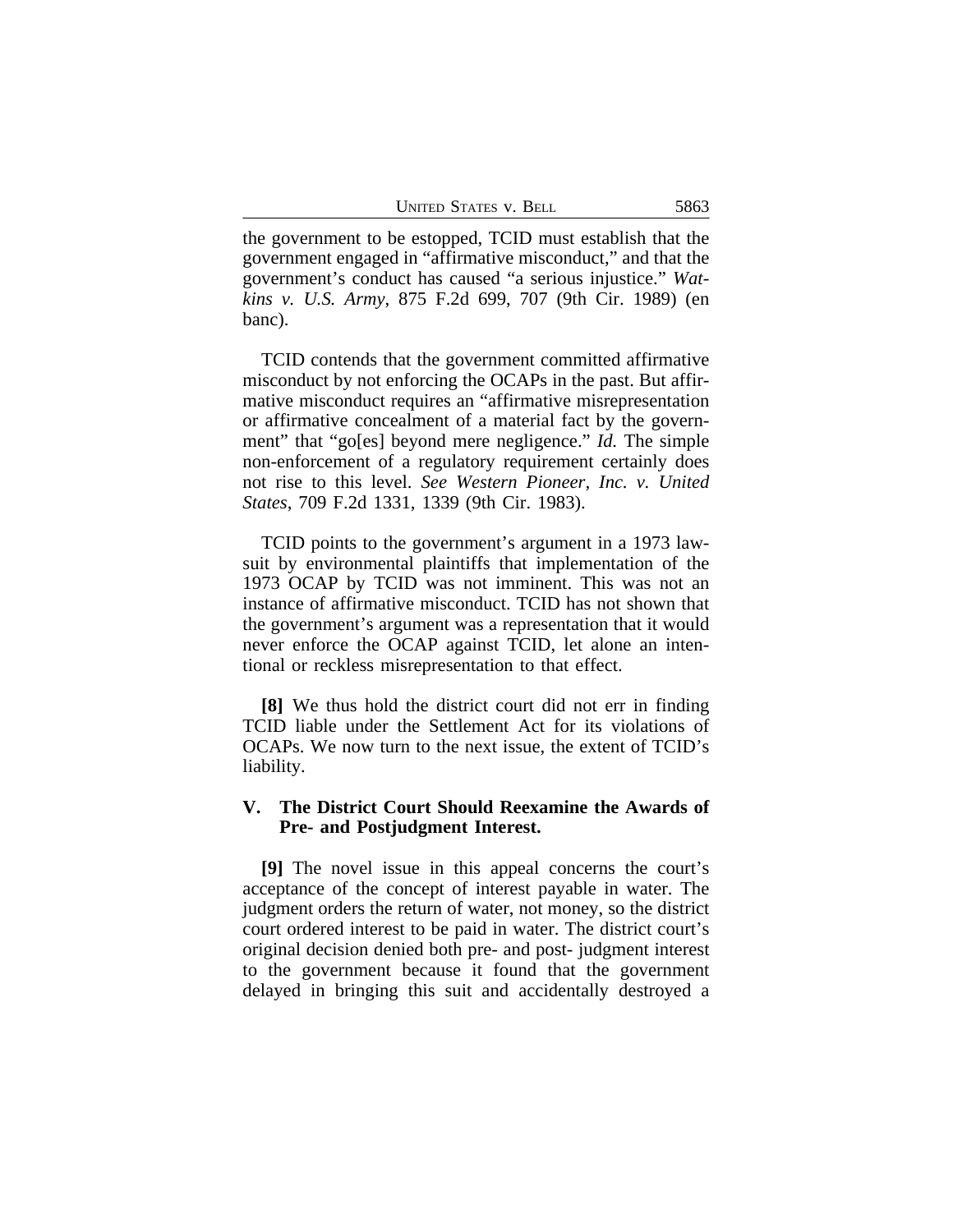number of documents relevant to this litigation. The district court modified this decision without explanation when it entered judgment, and required that TCID pay postjudgment water interest in the amount of two percent each year on the outstanding balance of water due.

The court did not explain the basis for the award of water interest. TCID contends there is no basis. For the following reasons, we remand to the district court so that it may explain the basis in the record for its legal or equitable award of "water interest" — that is, water over the amount wrongfully diverted each year.

**[10]** The purpose of postjudgment interest "is to compensate the successful plaintiff for being deprived of compensation for the loss of time between the ascertainment of the damage and the payment by the defendant." *Dishman v. UNUM Life Ins. Co. of America*, 269 F.3d 974, 989 (9th Cir. 2001) (internal quotation marks and citation omitted). Under the common law there is no postjudgment interest, so the propriety of an award of postjudgment interest "rests solely upon the statutory provision." *Pierce v. United States*, 255 U.S. 398, 406 (1921). The statutory provision governing postjudgment interest in federal court allows such interest only "on any money judgment in a civil case." 28 U.S.C. § 1961(a).

TCID thus argues that because Section 1961(a) refers only to "money judgment[s]," the district court did not have the authority to award postjudgment interest in the form of water. TCID also notes that the district court's award of nonmonetary postjudgment interest appears unprecedented.

The government and Tribe rely on the Supreme Court's decision in *Texas v. New Mexico*, 482 U.S. 124 (1987) as the authority for postjudgment water interest. In *Texas*, the Court considered a dispute regarding apportionment of the waters of the Pecos River under a compact between the states. *Id.* at 126-29. The Special Master's report recommended that New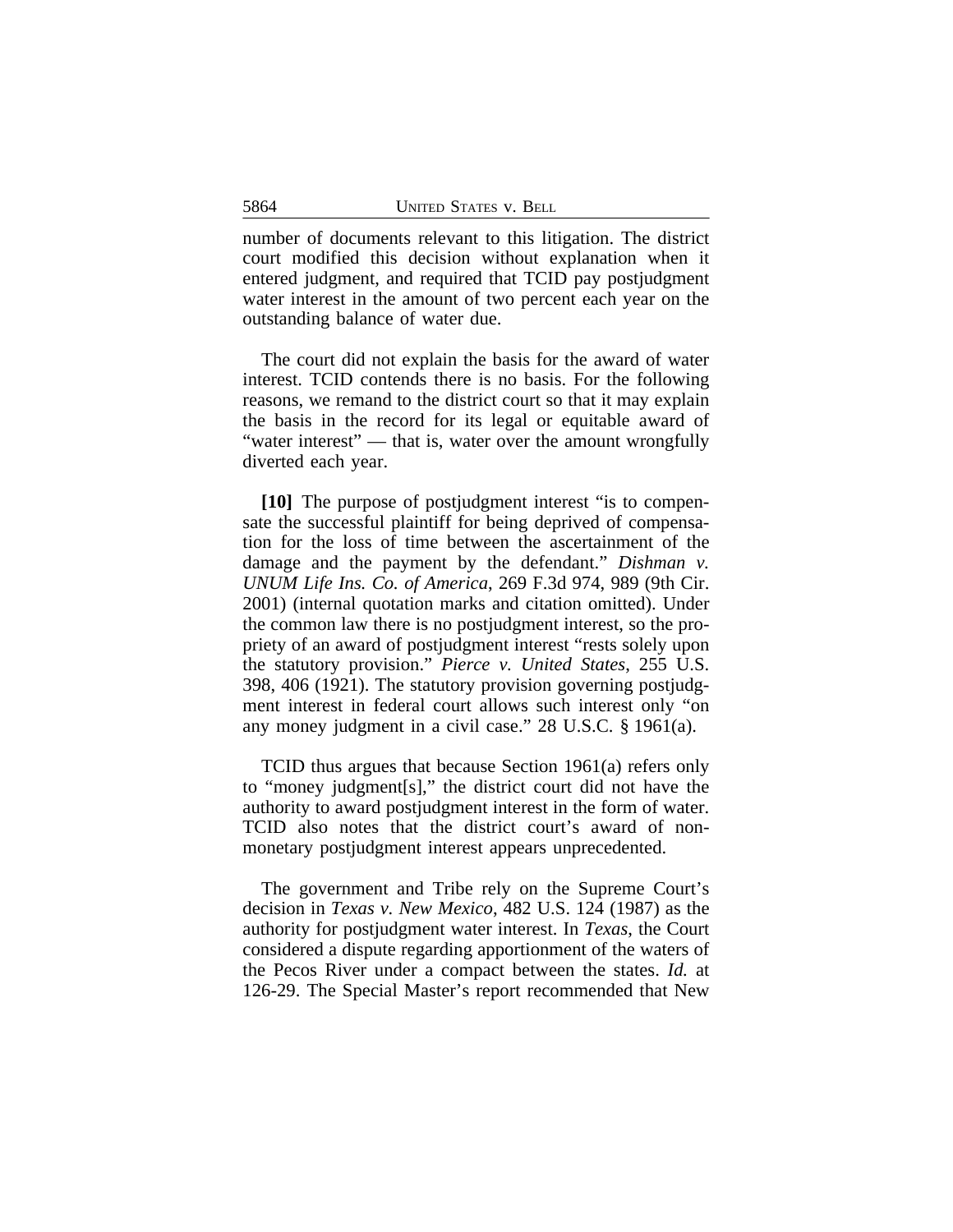UNITED STATES V. BELL 5865

Mexico provide Texas with the water it had failed to pay under the compact, along with postjudgment interest should New Mexico fail to satisfy the judgment. *Id.* at 127-28. The Court remanded the case to the Special Master for consideration of whether a monetary award would be more appropriate, but discussed water interest in a footnote. *See id.* at 132- 33 & n.8. The Court acknowledged its statement in *Pierce* that, "postjudgment interest may not be awarded absent statutory authority," and acknowledged that no statute explicitly permits water interest. *Id.* However, the Court said it was "not bound by [*Pierce*] in exercising [its] original jurisdiction." *Id.*

**[11]** The government contends on appeal that the Court thereby approved the award of water interest in circumstances like this. This, however, is not a case arising between states, and we are not the Supreme Court exercising original jurisdiction. The district court did not cite any authority to support an award of water interest. It did not discuss *Pierce* and its reliance on a statute that is not applicable here. Because neither case authority nor statutory authority authorize the district court's award of water interest, there appears to be no legal basis for an award. We do not foreclose the possibility of an equitable basis for such an award. *See Texas*, 482 U.S. at 132 n.8 ("We are unpersuaded . . . that 'water interest' . . . should be awarded unless and until it proves necessary."). But we do not believe that water interest is appropriate unless there is some factual basis for awarding more water than was originally taken so as to provide complete relief. Moreover, we do not have any explanation for why the court chose to award interest at the rate of two-percent as opposed to some other amount. The government's and Tribe's post-trial briefs before the district court requested this rate, but they gave no reason why this particular amount was appropriate. None has been provided to us.

**[12]** Because the award of postjudgment water interest is unprecedented in the lower courts, and because the district court did not explain the factual basis for the award, we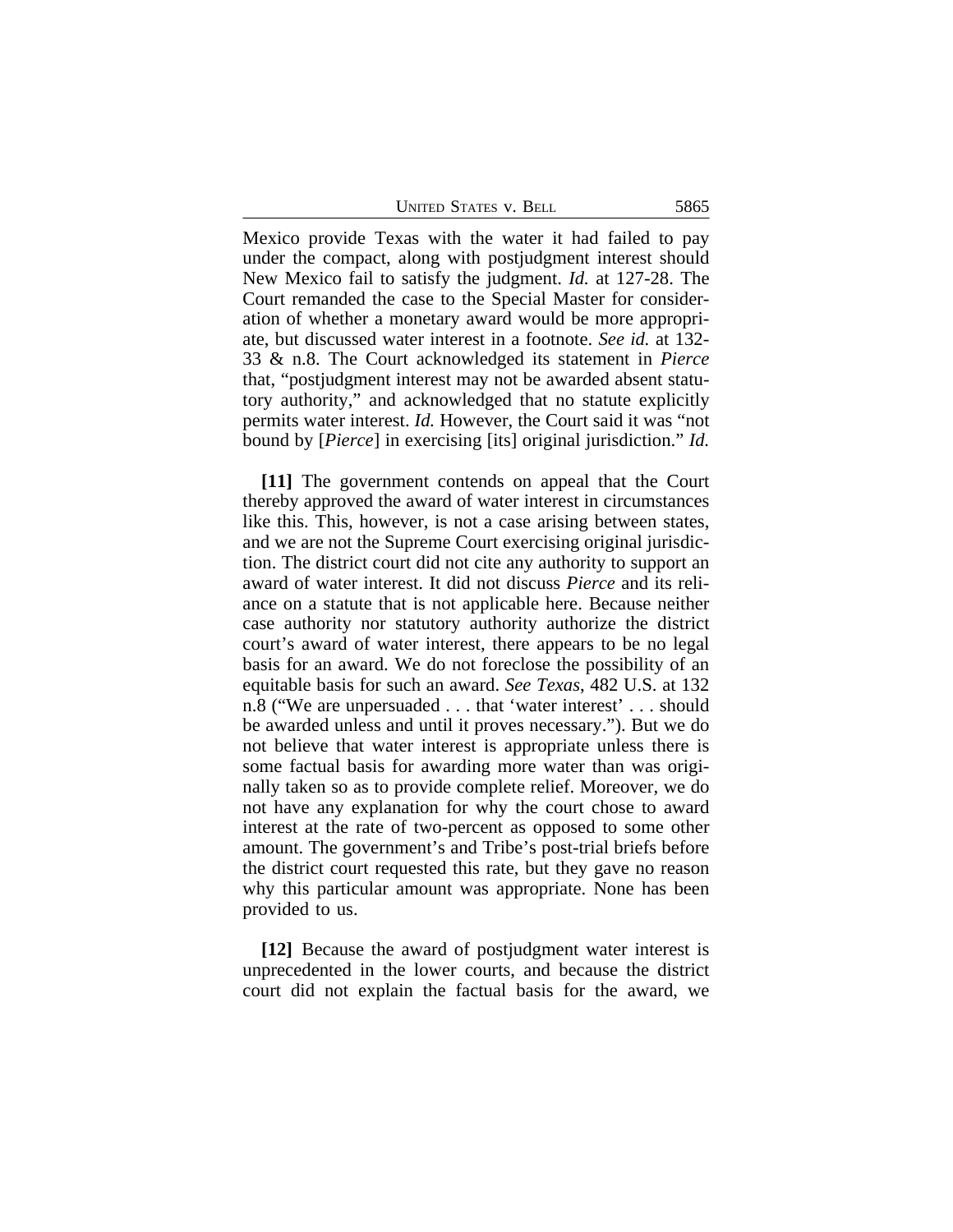5866 UNITED STATES v. BELL

vacate the award of postjudgment interest and remand for further consideration by the district court. *See Gov't Employees Ins. Co. v. Dizol*, 133 F.3d 1220, 1225 (9th Cir. 1998) (en banc) (noting remand is appropriate where the district court fails to "make a sufficient record of its reasoning to enable appellate review"). On remand, the district court should determine whether water interest is necessary to "compensate [the government and Tribe] for being deprived of [water] for the loss of time between the ascertainment of the damage and the payment by [TCID]." *See Dishman*, 269 F.3d at 989. The district court should explain the basis, if any, for an award of postjudgment water interest, and then, if appropriate, explain the reason for selecting a particular rate.

**[13]** The district court denied prejudgment interest. Awards of prejudgment interest, however, "ensure that an injured party is fully compensated for its loss." *City of Milwaukee v. Cement Div., Nat'l Gypsum Co.*, 515 U.S. 189, 195 (1995). There are no statutory restraints on awards of prejudgment interest. Unlike postjudgment interest, such awards are "governed by traditional judge-made principles." *Id.* at 194. Courts have further recognized that "a monetary award does not fully compensate for an injury unless it includes an interest component." *Kansas v. Colorado*, 533 U.S. 1, 10 (2001).

**[14]** The district court denied the government and Tribe prejudgment interest because it found the government's delay in bringing this suit was unreasonable, and that the delay, coupled with the government's accidental destruction of relevant documents, warranted the denial of interest. The district court's determination that the government unreasonably delayed in bringing this lawsuit, however, is not supported by the record. Congress did not create the government's cause of action under the Settlement Act until 1990. *See* Settlement Act §§ 101, 209(j)(3). As envisioned by the Act, the government and TCID attempted to settle this dispute, because the government was supposed to pursue settlement efforts before instituting judicial proceedings. *See* Settlement Act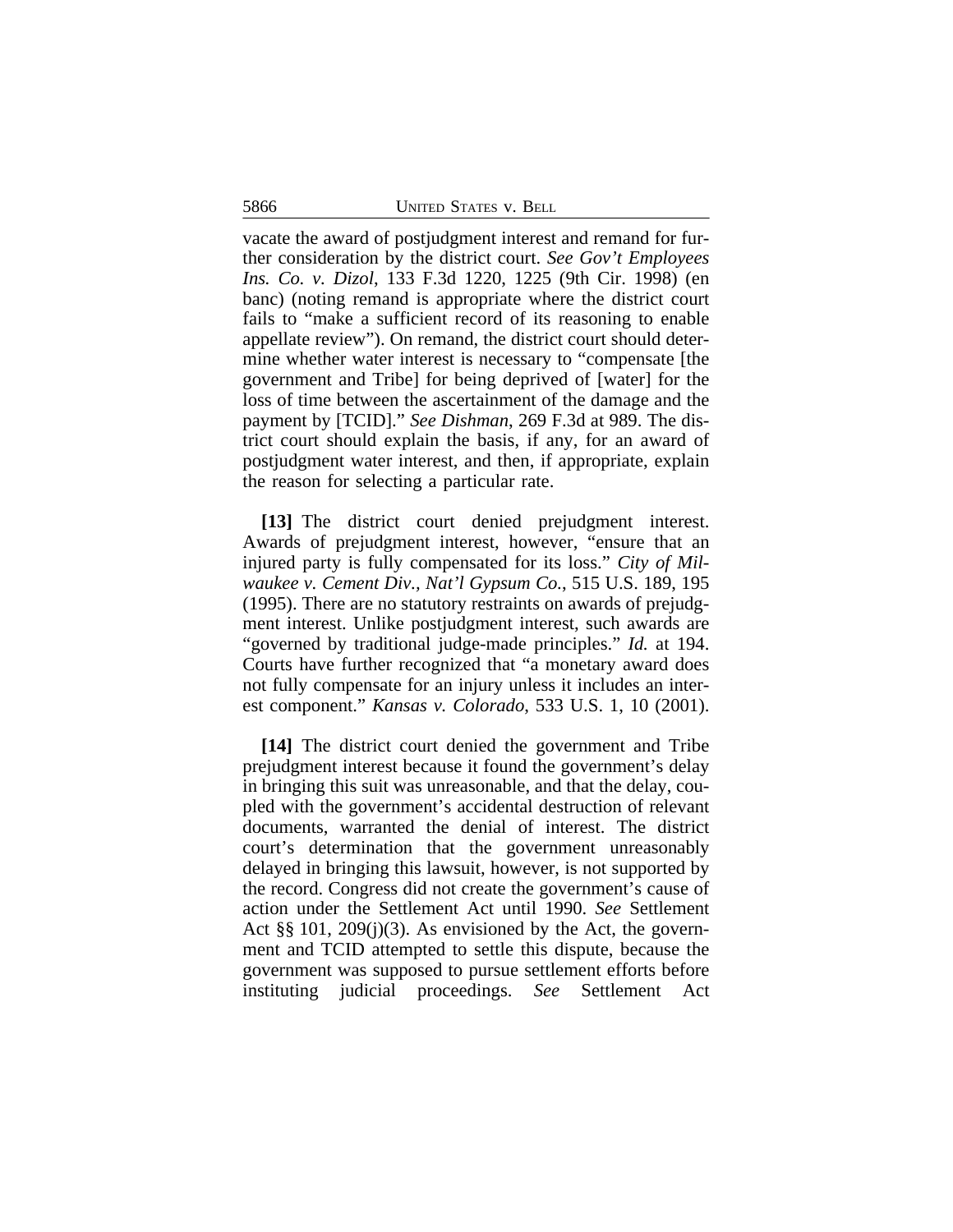§ 209(h)(1). Only when these negotiations failed did the government initiate the present action. The negotiation understandably could have continued even more than five years, given the length and bitterness of the underlying disputes. Thus we conclude that the government did not unduly delay filing this action.

**[15]** As to the accidental loss of certain documents, even if some of the documents lost may have had some relevance to this litigation, the district court itself did not deem that loss sufficient in and of itself to warrant denial of prejudgment interest. As we have already stated, prejudgment interest is to ensure parties here, including the Tribe, will be "fully compensated" for their loss. *City of Milwaukee*, 515 U.S. at 195; *cf. Amoco Prod. Co. v. Village of Gambell, AK*, 480 U.S. 531, 542 (1987) (noting that in considering an injunction a court should consider the interests of "each party").

**[16]** We therefore remand this issue to the district court for it to reconsider, in light of its explanation of the basis for awarding postjudgment interest, whether it should award prejudgment interest. If water interest is appropriate for postjudgment interest, we conclude it should be awarded prejudgment as well.

### **VI. Challenges to the Amount of Water Ordered Recouped.**

TCID, the government, and Tribe all appeal the total amount of water the district court ordered recouped. TCID contends the amount was too great and lacked support in the record. The government contends the district court erred in the other direction by erroneously accounting for gauge error and not awarding additional water recouped on the basis of Truckee spills after 1981. The Tribe independently contends the district court erred by not awarding recoupment for diversions of the Truckee between 1981 and 1984. We reverse the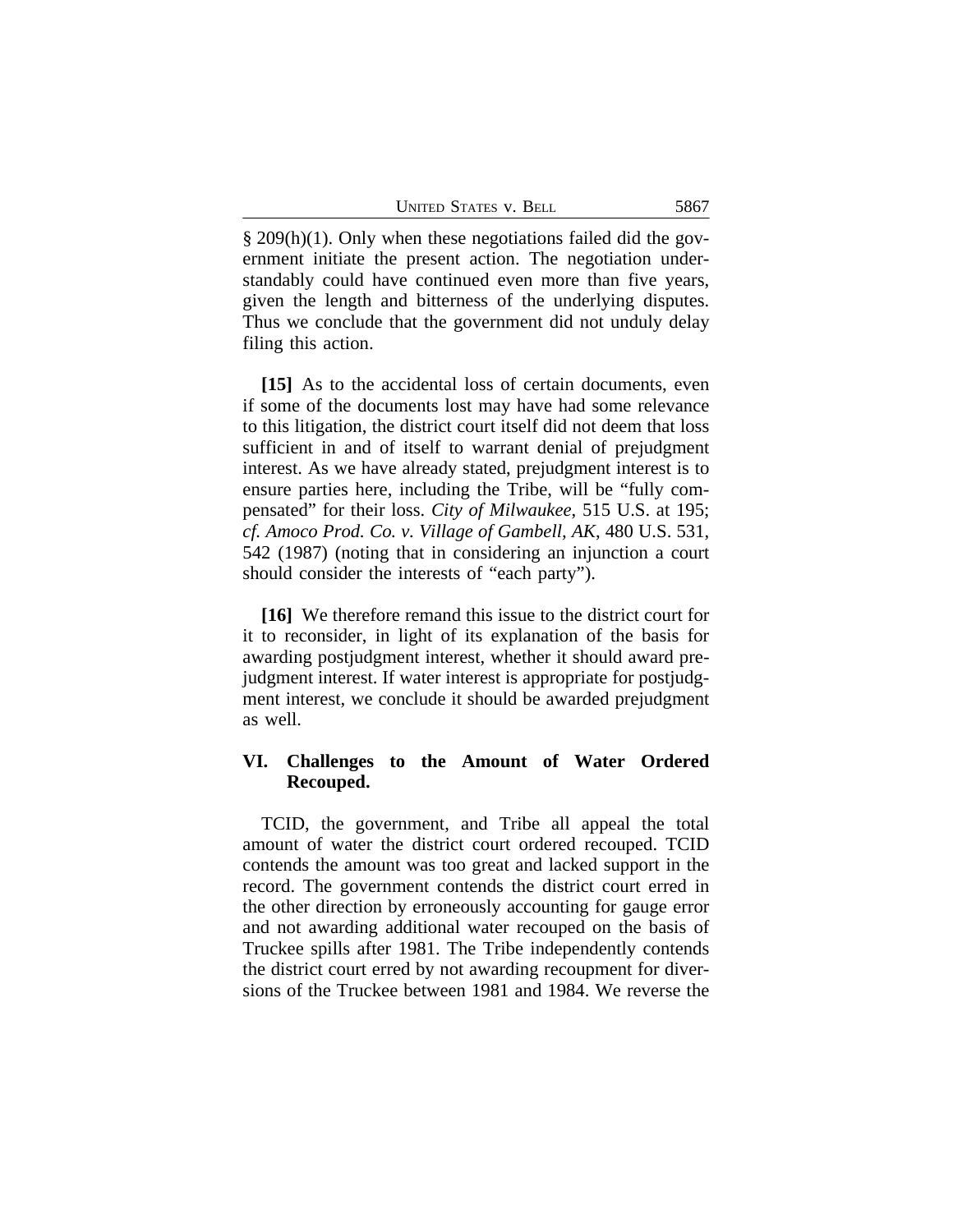district court on the calculation of gauge error, but affirm the calculations on all other issues.

TCID appeals the district court's order of recoupment on the basis of excess diversions of the Carson between 1974 and 1979 and for 1979-1980 spills of the Truckee. The district court determined that TCID had improperly diverted 45,175 af in 1974, 24,732 af in 1975, 44,168 af in 1978, and 58,946 af in 1979. The court further determined that there had been spills of the Truckee in the amount of 11,938 af and 12,193 af in 1979 and 1980 respectively.

TCID is not correct in its contention that the district court's calculations have no support in the record. In fact the calculations were based upon TCID's own expert's report. The district court's decision clearly stated that it credited the testimony of TCID's expert witness, Charles Binder, over that of the government's expert. Binder's reports on excess diversions of the Carson and spills of the Truckee reflected the exact values stated in the district court's decision. It is thus evident that the district court accepted Binder's calculations, and "we will not second guess its determination which was based on extensive testimony from experts for both sides." *U.S. v. Gila Valley Irrigation Dist.*, 31 F.3d 1428, 1434 (9th Cir. 1994).

**[17]** While we do not disturb the district court's general acceptance of TCID's expert witness evidence, we find the district court erred in accepting such evidence in one respect: the manner in which this expert report accounted for gauge error. The parties agree that the number of af in any diversion is based upon measurement of flow read from a gauge and that, for a variety of reasons, the actual flow may be more or less than measured flow. The parties thus agree that the government flow data based on these gauge measurements includes some margin of error, represented by a "confidence interval." As the district court implicitly found, the flow data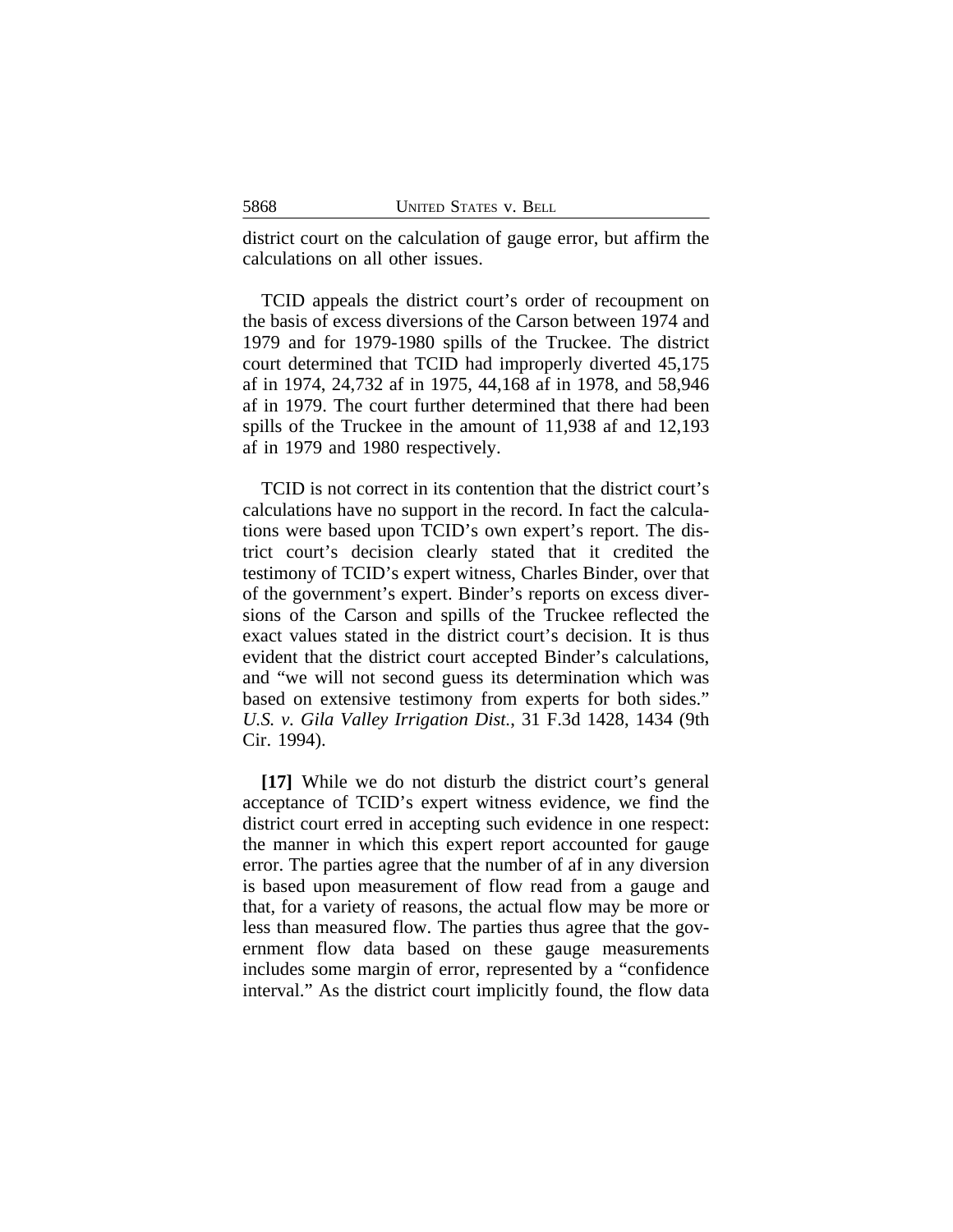| 5869<br>UNITED STATES V. BELL |
|-------------------------------|
|-------------------------------|

was sufficiently reliable for the government to meet its burden of proving damages with reasonable certainty.

**[18]** Nevertheless, the district court accounted for statistical uncertainty in the flow data by subtracting the confidence interval from the published quantities, effectively assigning all of the uncertainty against the Tribe. There was no evidentiary basis for preferring values at the lower bound of the margin of error to the government's published quantities, which were already adjusted to take account of river condition, and which TCID never showed to be skewed in the Tribe's favor. We therefore remand for the district court to recalculate the amount of the diversions based on the government's published quantities and without regard to the confidence intervals.

**[19]** Both the government and Tribe want more recoupment for 1981-1984, the government contending recoupment should have been awarded for spills and the Tribe for diversions. The district court denied recoupment for any 1981- 1984 spills or excess diversions, because it found the government should have modified the terms of the 1973 OCAP in light of the increased water duties in the 1980 *Alpine* decree. The court was correct.

The D.C. court's order in *Tribe v. Morton* required the Secretary to ensure that all future OCAPs "give proper weight to the maximum farm headgate entitlements of both the *Orr Water Ditch* and *Alpine* decrees." 354 F. Supp. at 260. The Settlement Act affirms the determinations made in *Tribe v. Morton*. *See* Settlement Act § 209(j)(1). Thus, when the 1980 final *Alpine* decree raised the water duty of the Carson from 2.92 afa to 3.5 afa/4.5 afa, the amounts of the farmers' entitlements increased. The Secretary should have changed the 1973 OCAP to reflect the increase. *See Tribe v. Morton*, 354 F. Supp. at 260. The Secretary did not do so. In the district court, however, the government did not show that the diversions exceeded what the increased allotments should have been.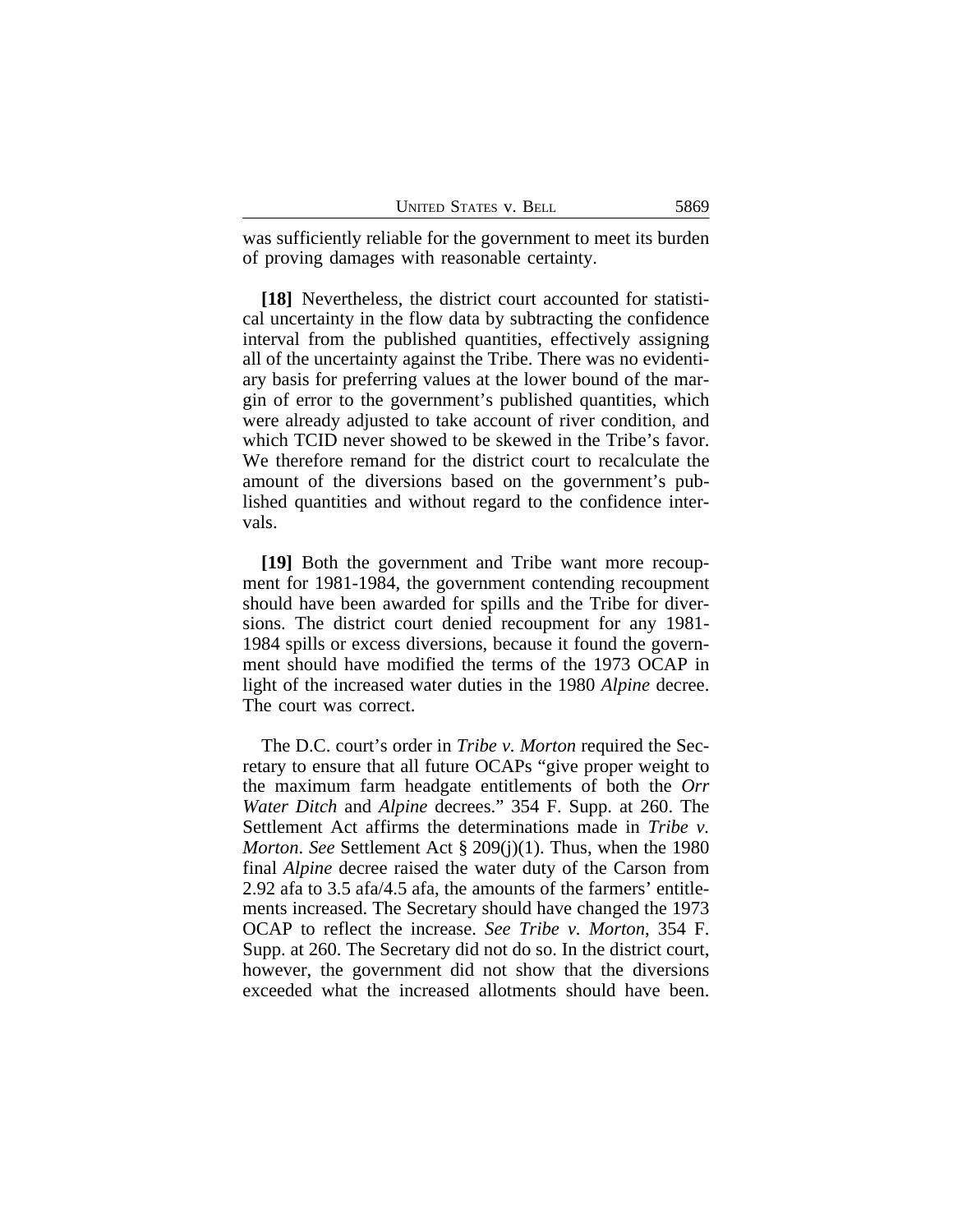Because the post-*Alpine* OCAP did not conform to the order in *Tribe v. Morton* and also because the government failed to establish that TCID permitted diversions in excess of a properly calculated OCAP, the government has not shown it is entitled to recoupment for excess diversions during this period.

**[20]** The government is entitled, however, to recoupment for spills during 1981-84. TCID's obligation to comply with the water duties cannot excuse spills, because the water duties are limited by beneficial use.

### **VII. The District Court Did Not Err in Denying Attorneys' Fees and Costs.**

TCID's final challenge to the district court's decision pertains to the treatment of the farmers. The district court determined that the farmers did not have any individual liability under its decision. The court, however, denied their motion to dismiss them from the suit and entered judgment against them along with TCID, so that they are bound by the judgment. The court also denied subsequent requests for attorneys' fees and costs because it found the farmers were not prevailing parties.

TCID argues that the district court erred "as a matter of law" by refusing to dismiss the farmers from this suit after finding they had no individual liability. However, in *EEOC v. Peabody Western Coal Co.*, 400 F.3d 774 (9th Cir. 2005), this court rejected a similar argument. There, the EEOC challenged a company's policy of favoring individuals from the Navajo Nation in its hiring. *Id.* at 776-78. The government sought to add the Navajo Nation as a party to ensure it would be bound by whatever judgment the court issued. *Id.* at 780. This court recognized a "judgment w[ould] not bind the Navajo Nation in the sense that it w[ould] directly order the Nation to perform, or refrain from performing certain acts." *Id.* However, including the Nation would "preclude [it] from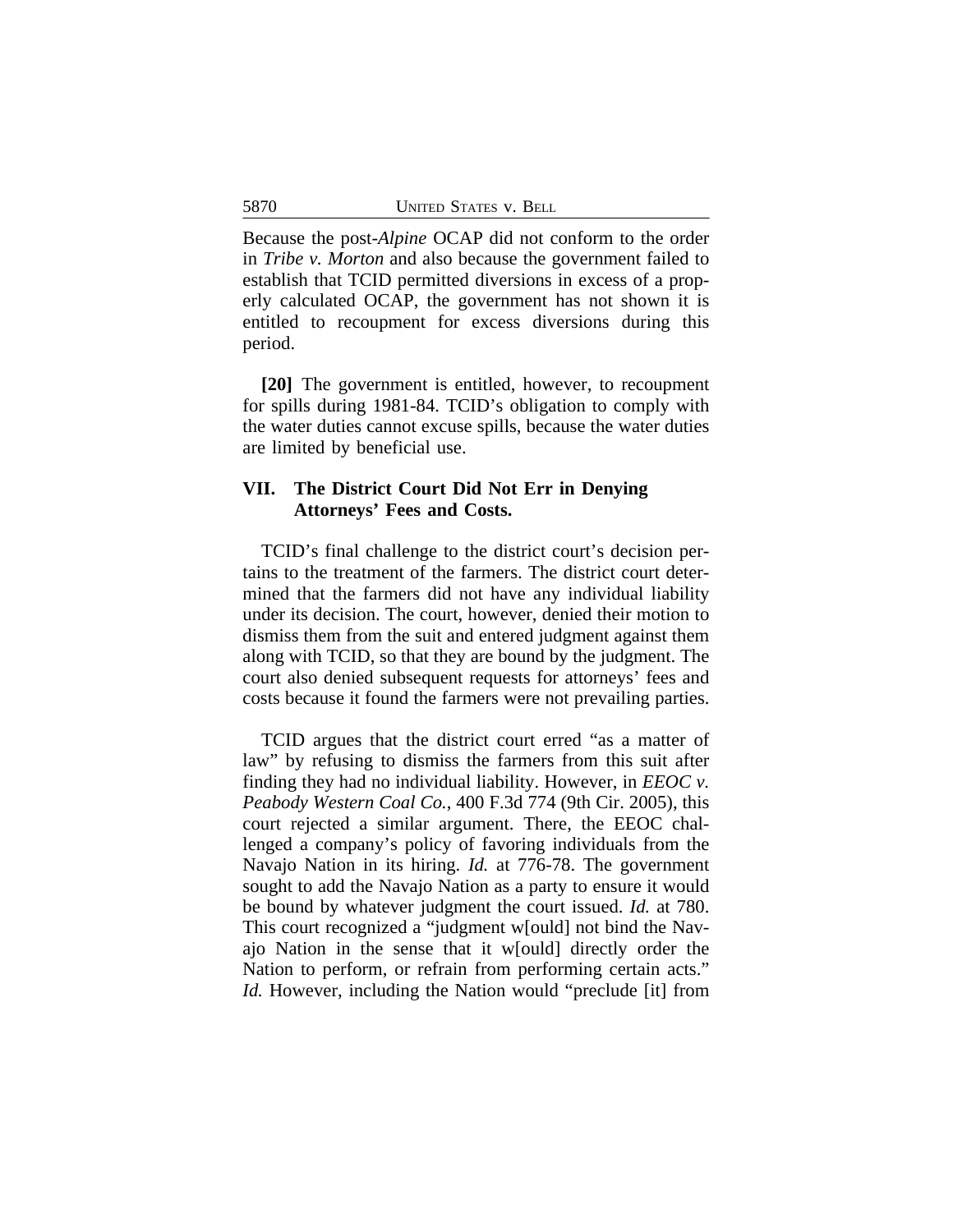| UNITED STATES V. BELL<br>5871 |  |
|-------------------------------|--|
|-------------------------------|--|

bringing a collateral challenge to the judgment." *Id.* The court thus concluded the Nation was a necessary party. *See id.*

**[21]** The same logic applies here. The district court's refusal to dismiss the farmers prevents their collateral challenge to the recoupment order. This is important given the history of this litigation, where collateral challenges have not been uncommon. *See TCID v. Secretary*, 742 F.2d at 532 (rejecting TCID's collateral attack on *Tribe v. Morton*); *see also Tribe v. Hodel*, 882 F.2d at 367 (recognizing that *TCID v. Secretary* was a collateral challenge to the decision in *Tribe v. Morton*). The district court's determination that the farmers had no liability did not require the court to dismiss them from the lawsuit and put them in a position to collaterally attack the judgment. *See Peabody Western Coal Co.*, 400 F.3d at 780.

TCID also argues the district court abused its discretion in denying the farmers' attorneys' fees under the EAJA as prevailing parties. *See* 28 U.S.C. § 2412(d). Nevada raises the related argument that the district court abused its discretion in denying costs. *See* 28 U.S.C. § 2412(a). We agree with the district court because the farmers/water rights holders, including Nevada, were not prevailing parties.

Under 28 U.S.C. 2412(a), a "prevailing party" in an action brought by the government is entitled to its costs. A "prevailing party" in such a case is also entitled to attorneys' fees "unless the court finds that the position of the United States was substantially justified or that special circumstances make an award unjust." 28 U.S.C.  $\S$  2412(d)(1)(A). To qualify as a prevailing party, a litigant must obtain "a material alteration in the legal relationship of the parties [that is] judicially sanctioned." *Poland v. Chertoff*, 494 F.3d 1174, 1186 (9th Cir. 2007). This requires that a party "ha[ve] been awarded *some* relief by the court." *Id.* at 1186-87 (internal quotation marks and citation omitted). We review denial of fees for abuse of discretion. *Lewis v. Barnhart*, 281 F.3d 1081, 1083 (9th Cir. 2002).